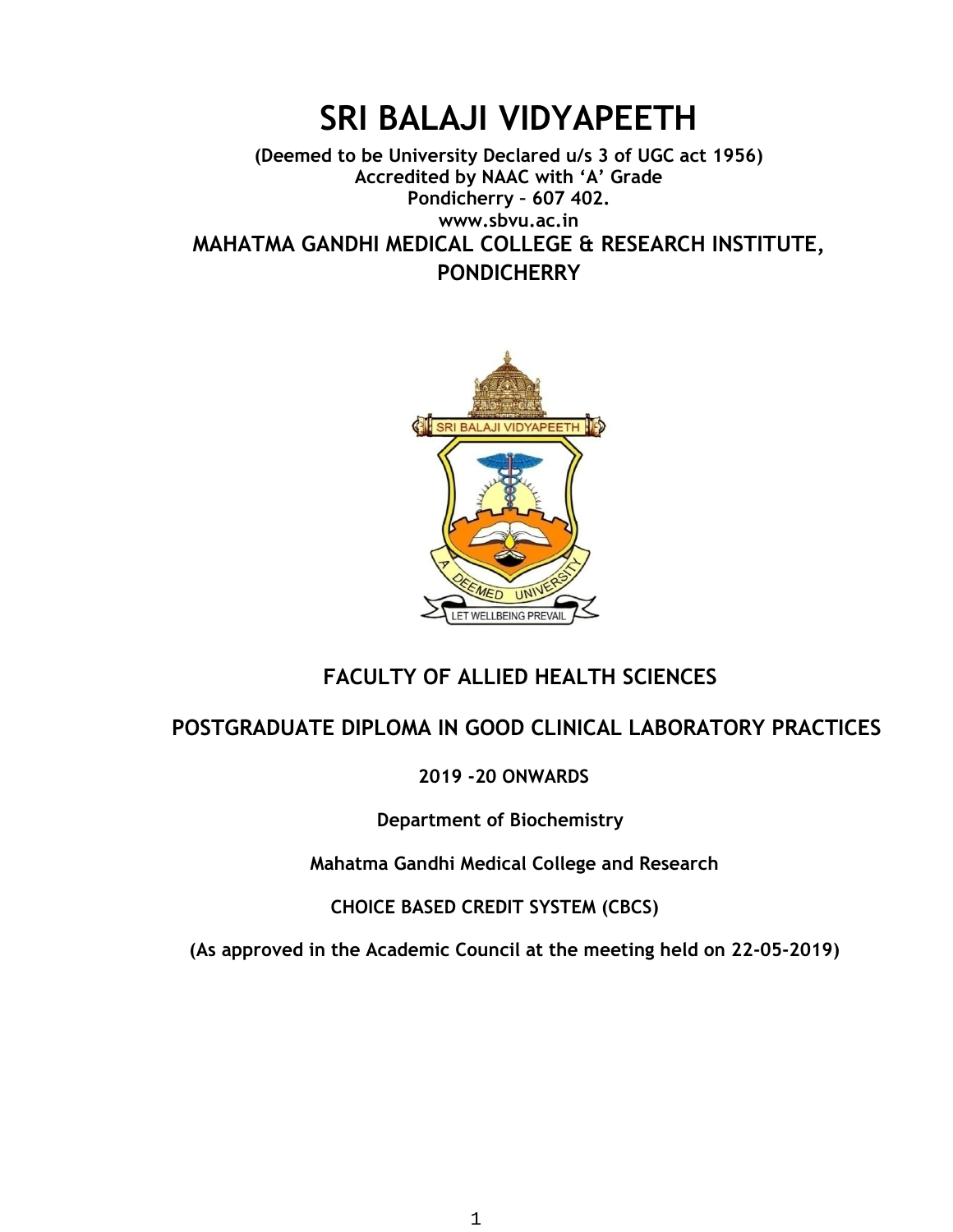#### **POLICY ON COURSES OFFERED UNDER FACULTY OF ALLIED HEALTH SCIENCES**

#### **PREAMBLE**

Sri Balaji Vidyapeeth, Deemed to be University, established under Section 3 of UGC Act, 1956, Accredited by NAAC with A Grade offers various courses under the Faculty of Medicine, Faculty of Dentistry, Faculty of Nursing Sciences and Faculty of Allied Health Sciences.

"Allied Health Professions are a distinct group of health professionals who apply their expertise to prevent disease transmission, diagnose, treat and rehabilitate people of all ages and all specialties. Together with a range of technical and support staff they may deliver direct patient care, rehabilitation, treatment, diagnostics and health improvement interventions to restore and maintain optimal physical, sensory, psychological, cognitive and social functions." - Organization of International Chief Health Professions Officers (ICHPO).

In March 2011, the Ministry of Health and Family Welfare nominated the Public Health Foundation of India (PHFI) as its technical partner and constituted the National Initiative for Allied Health Sciences (NIAHS) secretariat with a mandate to develop a framework to improve allied health training, education and regulation in the country. (Yet to be notified by Government of India).

Sri Balaji Vidyapeeth has introduced several innovative need based courses under the Faculty of Allied Health Sciences at Undergraduate and Postgraduate levels keeping in mind the initiative of Ministry of Health & Family Welfare, Government of India. In an era marked by expanding global job opportunities, these courses are bound to create an awareness among the students to suit themselves in the Health Care Team. Curricula have been designed in an objective manner and are aimed at cognitive, affective and psychomotor domains of learning. Furthermore all courses are designed in Choice Based Credit System (CBCS) made to suit the convenience of the students.

The Undergraduate courses mainly concentrate in creating professionals who form the part of the Health Care Team. The role of these professional is to ably assist the doctor in treatment as well as prognosis and in many a times form the core professional of the team. The proficiency and competence of the Undergraduates is fortified by the promulgation of a unique internship cum research programme.

The Postgraduate courses mainly aim at shaping a graduate into a full professional. Also these postgraduate courses help the graduates as well as the postgraduates to acquire specific skills on various adjunct therapies and techniques.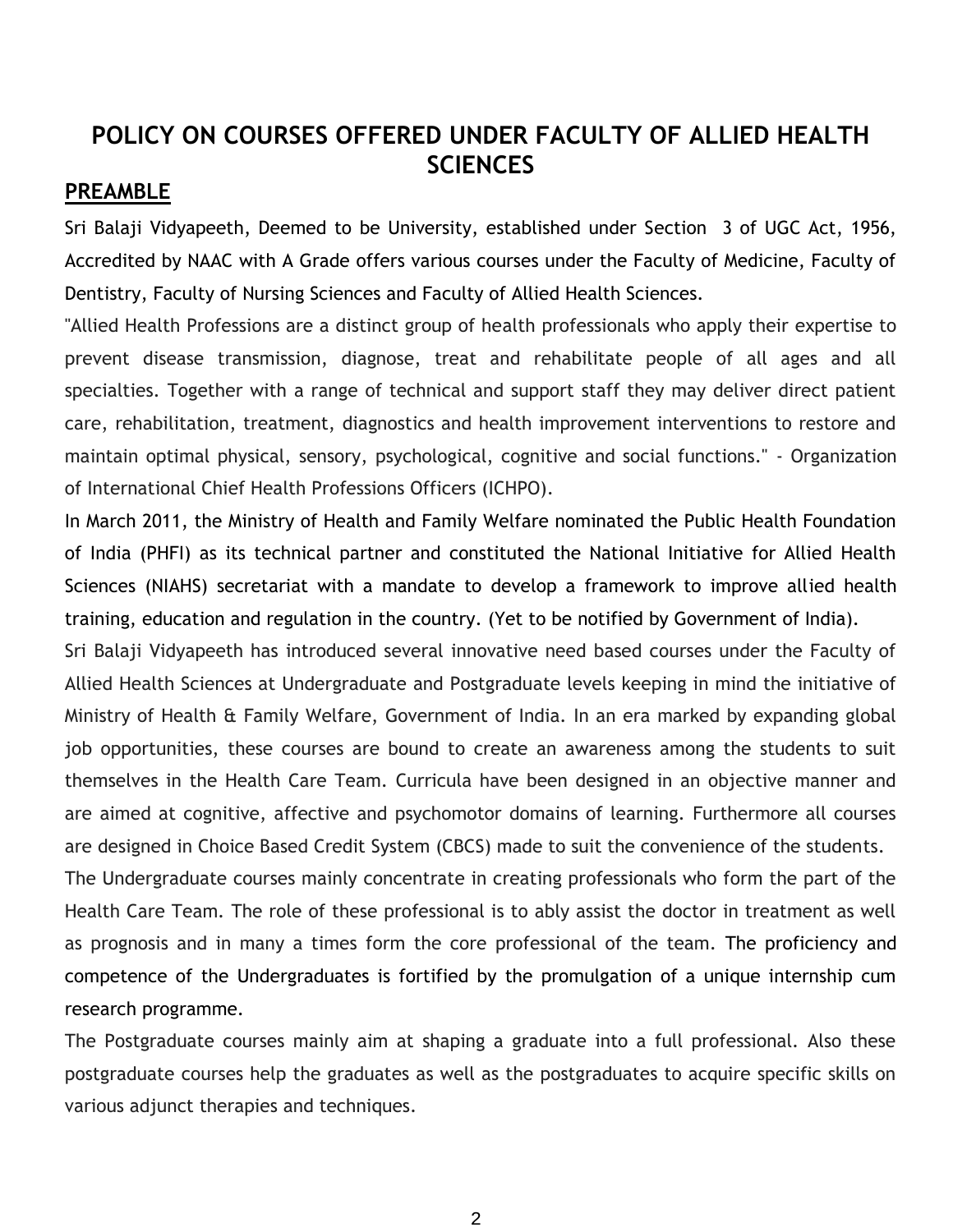#### **POLICY ON ELIGIBILITY, ADMISSION, & COURSE DURATION OF PG Diploma COURSES**

At Sri Balaji Vidyapeeth, we empower the departments of all the constituent colleges to contribute to the development of innovative, need, value based and job oriented courses taking into considerations the interests of the stake holders.

**The Diploma courses (PGDIPLOMA)** are presently being offered under the Choice Based Credit System (CBCS) mode as per the Guidelines of UGC. The duration of the course will be one year. 80 percent of attendance is mandatory for appearing at the University Examinations. The students should also complete a short duration project (in their areas of interest) and also maintain and submit a log book. The maximum time limit for completion of the course will be two years. However, the Dean / Principal, AHS has the discretionary powers to extend the course duration on valid grounds (Health, Maternity, Natural Disaster, etc.).

#### **Eligibility for Admission**

A candidate seeking admission in the PGDGCLP Programme shall be completing the **MD Biochemistry, MD Pathology, MD Microbiology, MSc Medical Microbiology, MSc Medical Biochemistry, BSc (MLT), PG DMLT, M.Sc MLT degree from any University/ Institute recognized by UGC with 50%mark**

#### **PAYMENT OF TUITION AND OTHER FEES**

Every student shall pay tuition fee and other fee, as prescribed by the University, within the due date notified. The fees are subject to revision as per rules of the University. All fees, once paid to the University, will not be refunded or adjusted for any other purpose under any circumstance.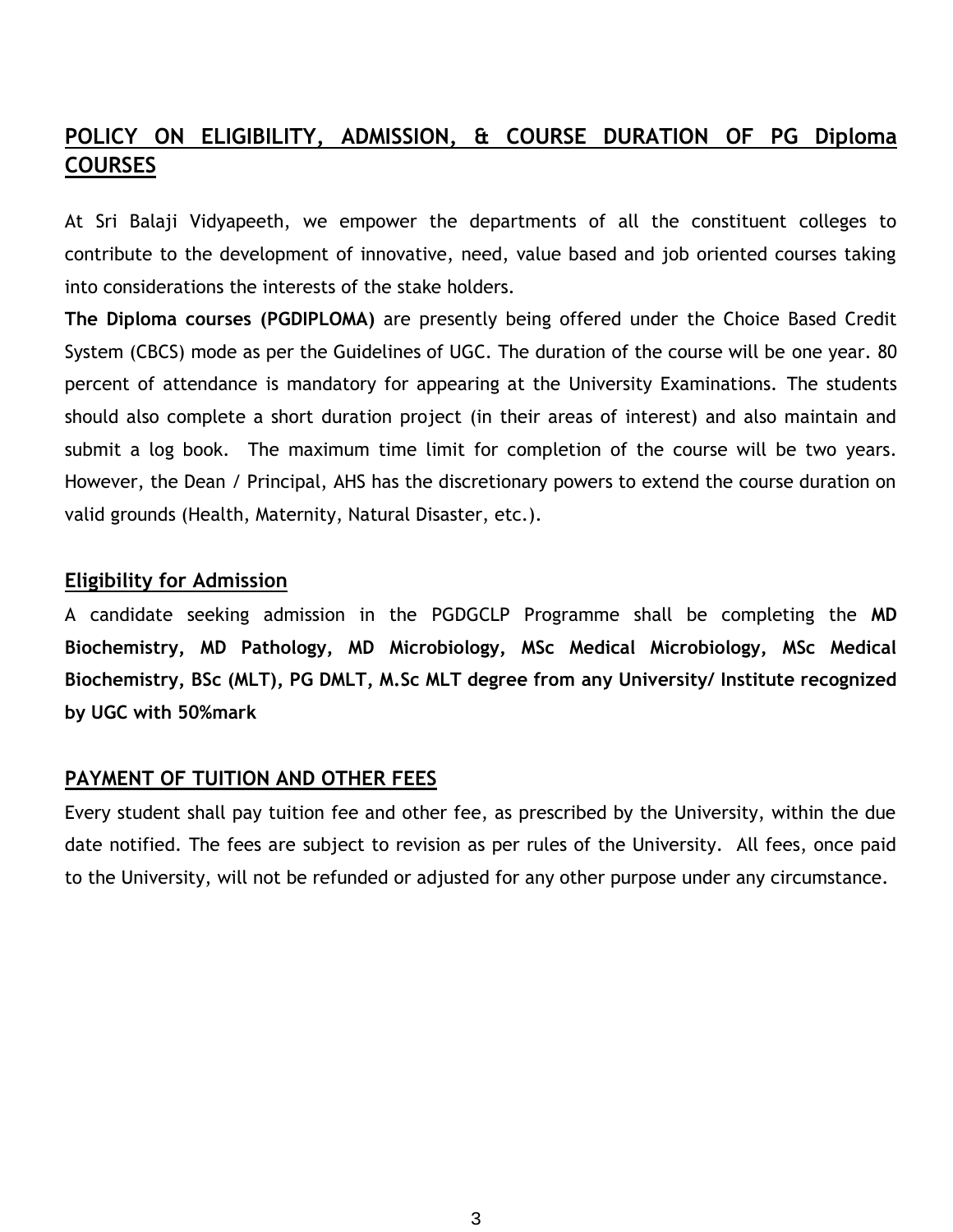### **OUTLINE OF THE CHOICE BASED CREDIT SYSTEM (CBCS) FOR POST GRADUATE DIPLOMA PROGRAMME**

**Credit System Credit System (CBCS):** The CBCS provides choice for students to select from the prescribed courses (Hard core courses (core course) and Soft core courses (elective courses).This is to enhance the quality and mobility of the students within and between the Universities in the country and abroad.

#### **Credit hours**

16 Theory classes = 1 credit

32 Practical/Tutorial/Clinical training/Research project = 1 credit

| <b>Subjects</b>                     | <b>Credits</b> |
|-------------------------------------|----------------|
| Each core subjects                  |                |
|                                     | Credits        |
| Skill Enhancement course (SEC)      |                |
|                                     | Credits        |
| Generic Elective course (GEC)       |                |
|                                     | Credits        |
| Discipline Specific Electives (DSE) |                |
|                                     | Credits        |

**Courses:** The courses offered under this Programme of Study are represented as Hard Core courses (core course) and Soft Core courses (elective course).

**a) Hard core course (core course):** A Hard core course may be a Theory, Practical, clinical rotation/field work or Research Project Work which are compulsory component studied by candidate to complete the requirement of their programme**.**

**b) Soft Core or Elective Course:** Soft core Course may be Theory, Practical, field work, clinical rotation or Research Project Work which can be chosen from the list of courses offered by the department/CBCS under SBV/national centre for a particular programme of a study. Soft Course may be supportive to their discipline of study or providing an expanded scope or exposure to multiple disciplines of study to nurture the candidate's proficiency/skill.

**i) Discipline Specific Elective (DSE) Course:** An elective course which is supportive or related to the discipline/subject (i.e. supportive to hard core course) is called a Discipline Specific Elective (DSE) Course.

**ii) Generic Elective (GE) Course:** An elective course which is unrelated to the discipline/subject (i.e. unrelated to hard core course) to expand their knowledge chosen by a candidate is called a Generic Elective.

**iii) Skill Enhancement Courses (SEC):** This course chosen by candidate which provides additional value-based and skill-based knowledge to increase their employability.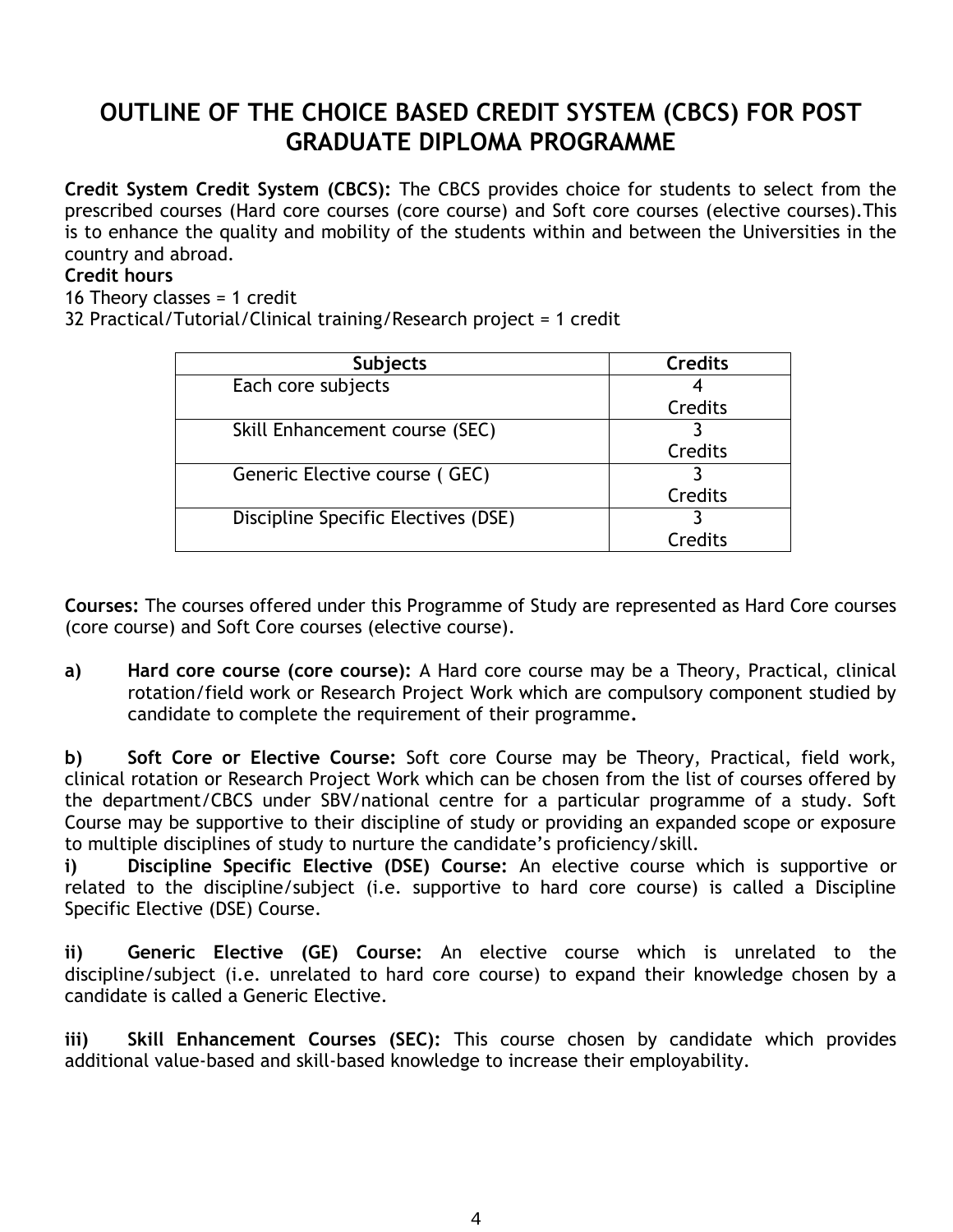### **CRITERIA FOR UNIVERSITY EXAMINATIONS ON COURSES OFFERED UNDER FACULTY OF ALLIED HEALTH SCIENCES**

#### **SCHEME OF EXAMINATION**

- 1) **Attendance Requirements**: 80% hours of learning in each Core Subjects / Electives / Practical's /clinical rotation/Postings for appearing for the university exams.
- 2) **Minimum marks required to be eligible for University Examination**: 50% marks in the internal assessment (Theory / Practical) are required for the candidate to be eligible to appear in the University Examinations.
- 3) **Passing Minimum**: 50% aggregate both in theory and practical's including internal assessment marks is required for a candidate to pass in the University Examinations.
- 4) **Submission of Project and Record Note Books for practical examinations** Candidates appearing for practical examinations should submit bonafide Record Note Books and Project prescribed for practical examinations, otherwise the candidates shall not be permitted to appear for the practical examinations.

| <b>Marks</b><br>obtained<br>by<br>candidate | Equivalent<br>grade<br>letter | Grade<br>descriptor | Grade<br>point |
|---------------------------------------------|-------------------------------|---------------------|----------------|
| 85 % &<br>above                             | 0                             | Outstanding         | 10             |
| 75-84                                       | A+                            | <b>Excellent</b>    | 9              |
| $65 - 74$                                   | A                             | Very good           | 8              |
| $60 - 64$                                   | B+                            | Good                | 7              |
| 55-59                                       | $\sf B$                       | Above<br>average    | 6              |
| $50 - 54$                                   | С                             | Average<br>pass     | 5              |
| 49 &<br>below                               | F                             | Reappear            | 0              |
|                                             | AB                            | Absent              | 0              |

#### **GRADING**

A student obtaining **Grade F** shall be considered failed and will be required to reappear in the examination.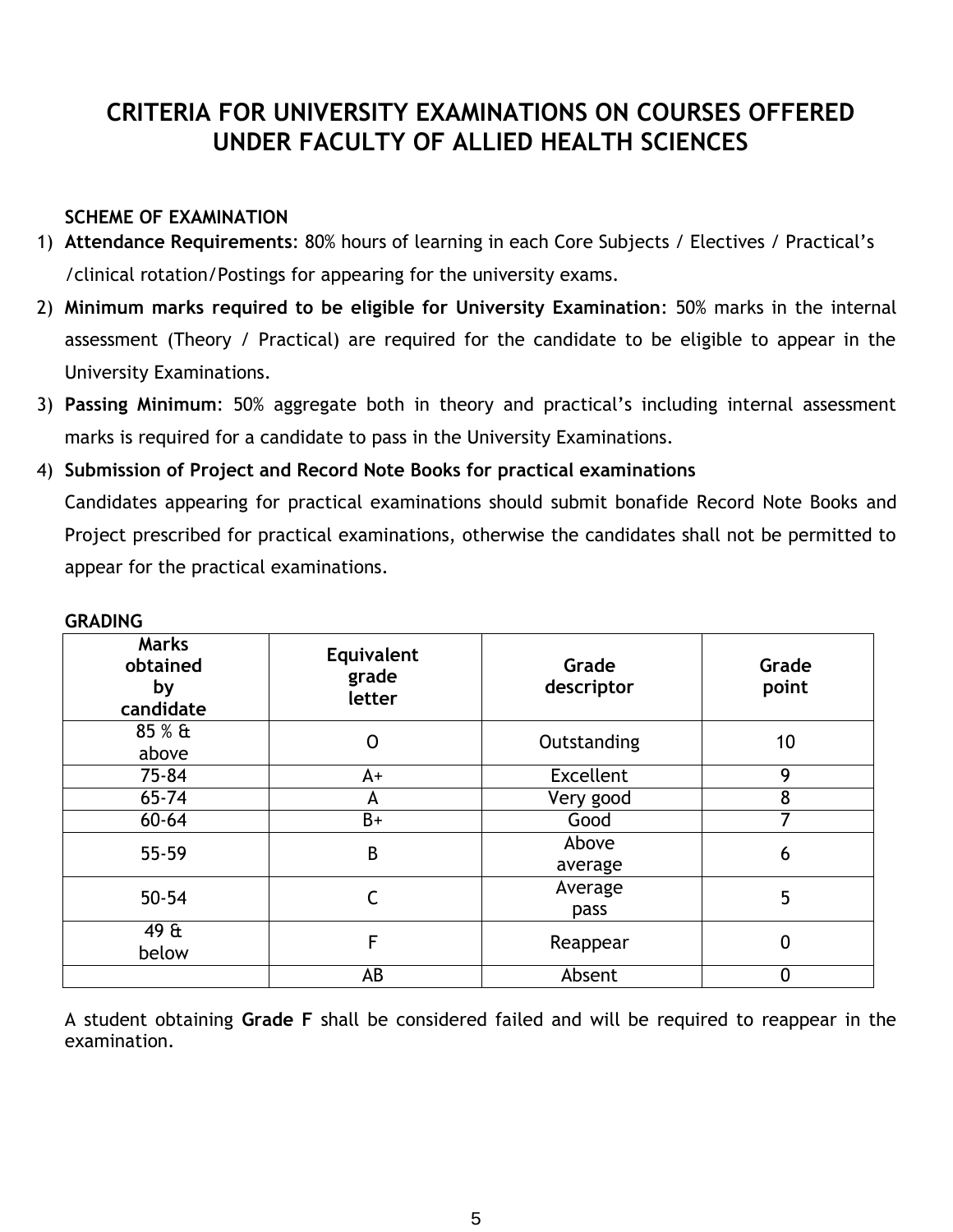#### **Conversion formula for Percentage to CGPA**

Percentage divided by 9.5 = CGPA

#### **Award of Class**

Class division will be based on CGPA grade  $\geq$  7.8 grade point = Distinction Division  $\geq 6.8$  and < 7.7 grade point = First class Division  $\geq 6.3$  and < 6.7 grade point = Second class Division  $\geq$  5.2 and < 6.2 grade point = Third class Division < 5.2 and below – Fail

**Cumulative Grade Point Average (CGPA)**: It is a measure of overall cumulative performance of a student over all exams. The CGPA is the ratio of total credit points secured by a student in various courses in all exams and the sum of the total credits of all courses in all the University exams. It is expressed up to two decimal places.

**Grade Point**: It is a numerical weight allotted to each letter grade on a 9.5 point scale.

**Transcript:** Based on the credits earned, a transcript shall be issued to all the registered students after the completion of the program indicating the hours of study and structure of the curriculum delivery as prescribed in his/her curriculum and completed by the student. The transcript will display the course details, including course code, title, and number of credits, hours and type of contact hours in a non-semester.

#### **INTERNAL ASSESSMENT**

- Continuous Internal Assessment (CIA) for all AHS programs with a minimum of 4 Assessments per year.
- Internal Assessment will be done in each subject according to the scheme of examinations. The IA marks will be on the basis of performance in the assignment, class tests and practical test in the clinical areas.

#### **Evaluation of Clinical Rotation**

Lab, Clinical rotation/postings - To conduct practical's or viva based on the Heads of the concerned department's decision and the total 100 marks to be sent to COE through proper channel to find a place in the transcript.

#### **Question Paper Pattern**

The following question paper patterns shall be followed for CBCS pattern syllabi for the candidates admitted from the academic year 2019-20 onwards.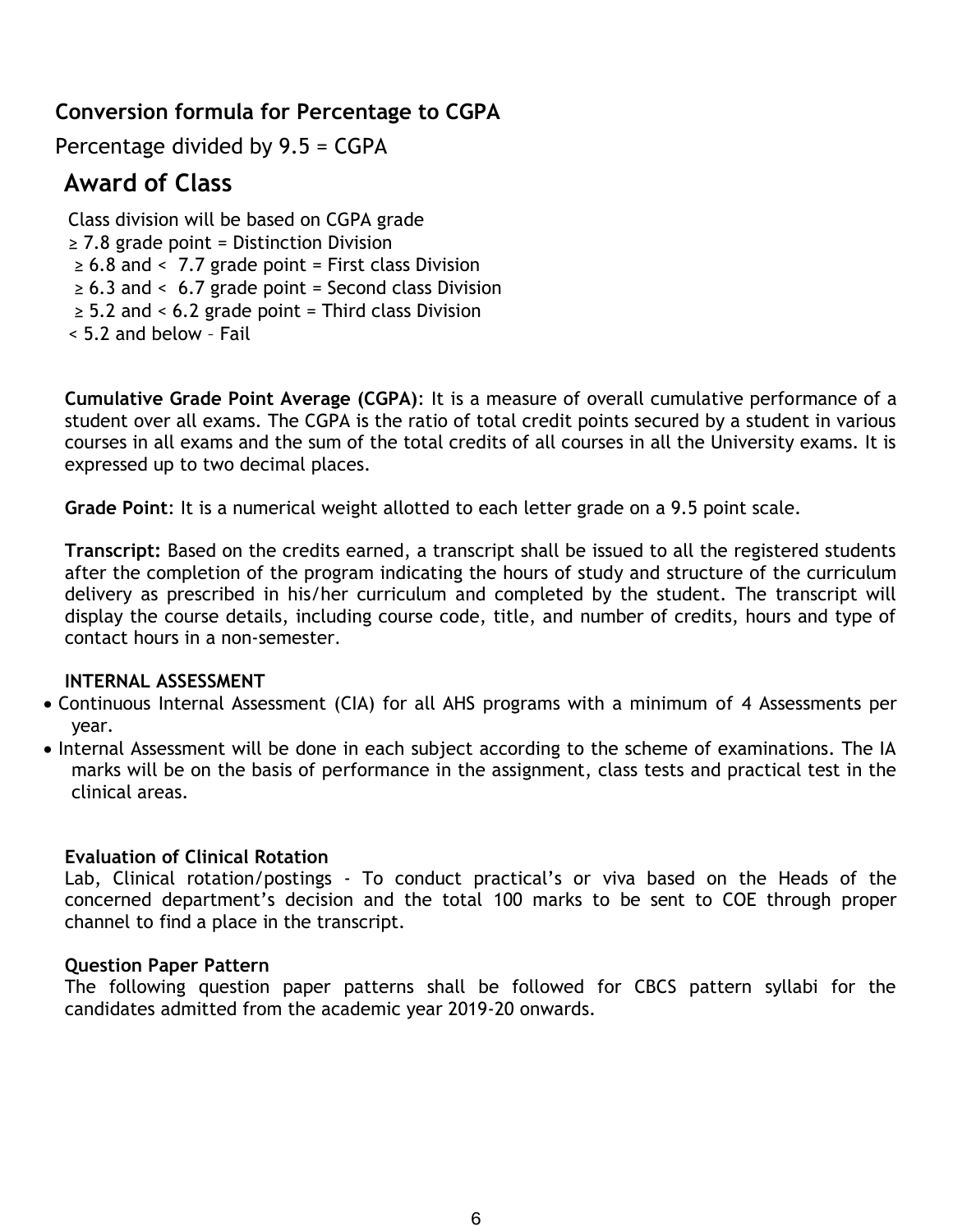#### **CORE SUBJECTS**

For **POST GRADUATE DIPLOMA NON-SEMESTER PROGRAMME -** Each Core Subjects University Exam carries -100 marks of 80(Theory) + 20 (IA marks) which consists of

| Theory - 80 marks |                       |                    |           |  |
|-------------------|-----------------------|--------------------|-----------|--|
|                   | Short Essay questions | $( * )$<br>choice) | $10 = 80$ |  |

**The University duration of 80 marks – 3 Hours** 

#### **ELECTIVE SUBJECTS**

For all UG/PG/DIPLOMA NON SEMESTER **COMPULSORY, GENERIC & DISCIPLINE** Elective University Exam papers carries- 50 marks of 40 (Theory)+10 (IA marks) which consists of

| Theory - 40 marks             |                    |        |     |  |  |
|-------------------------------|--------------------|--------|-----|--|--|
|                               | <b>Short Essay</b> | ξ / *1 | 4 X |  |  |
| choice)<br>10=40<br>questions |                    |        |     |  |  |

**\* Number of choices given**

For **SKILL BASED ELECTIVES** from 2019-20 batch onwards all UG/PG/DIPLOMA AHS courses will have 40 marks as university Practical cum Viva examination & 10 marks as Internal Assessment = 50 marks.

50 marks of the **COMPULSORY, GENERIC, DISCIPLINE & SKILL BASED ELECITIVES** which will be converted to 100 marks in the transcript.

#### **CONDONATION FOR SHORTAGE OF ATTENDANCE**

Condonation of shortage of attendance in aggregate up to 10% in each Year may be granted by the college Academic Committee and as per regulations of university.

**RESEARCH PROJECT:** Candidates should carry out individual projects only. Research Project shall be allotted at the beginning of the first year. Faculty members of the respective colleges must serve as guides and Co- guides from the other institutions may be allowed. Research Project work in THREE copies have to be submitted to university 30 days before the actual schedule of the exam. Research Project report evaluation will be done and Viva-voce will be conducted by both the external and internal examiners during university practical examination for 50 marks

| Components       | <b>Marks</b> |
|------------------|--------------|
| Research Project |              |
| Viva             |              |
| Total            |              |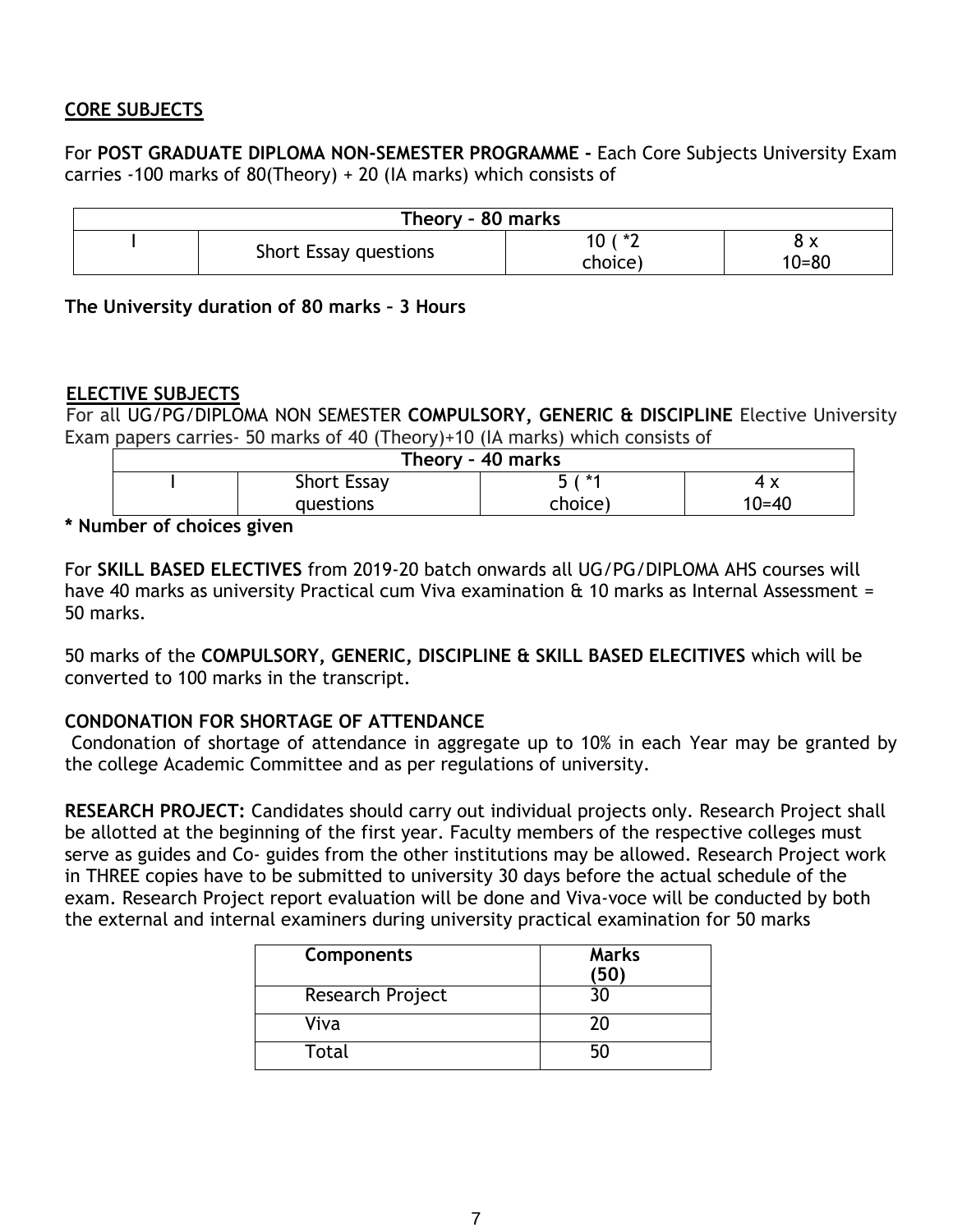#### **Examiners: 1 Internal, 1external**

External examiner should be a regular teaching faculty of any medical college with either a MD (Biochemistry, Pathology, Microbiology or Laboratory Medicine) or MSc. PhD and should be Associate Professor and above. Theory paper will be evaluated by both external and internal examiners.

**Question paper setters:** should be a regular teaching faculty of any recognized medical college with either a MD degree or M.Sc., PhD.,(Biochemistry, Pathology, Microbiology or Laboratory Medicine).

**Practical Duration:** one day

#### **BOARD OF STUDIES**:

#### **MEMBERS:**

#### **External members:**

- 1. Dr. Nandeesha T, Additional Professor, Department of Biochemistry, JIPMER, Pondicherry
- 2. Dr. Vinayagamoorthy, Associate Professor, Department of Biochemistry, IGMCRI,

#### Pondicherry.

#### **Internal members:**

- 1. Dr. S. Sumathi, Professor& Head, Dept. of Biochemistry, MGMC&RI
- 2. Dr. Kulkarni Sweta, Associate Professor, Dept. of Biochemistry, MGMC&RI
- 3. Dr. R. Reeta, Associate Professor, Dept. of Biochemistry, MGMC&RI
- 4. Mr. K. Ramachandran, Tutor, Dept. of Biochemistry, MGMC&R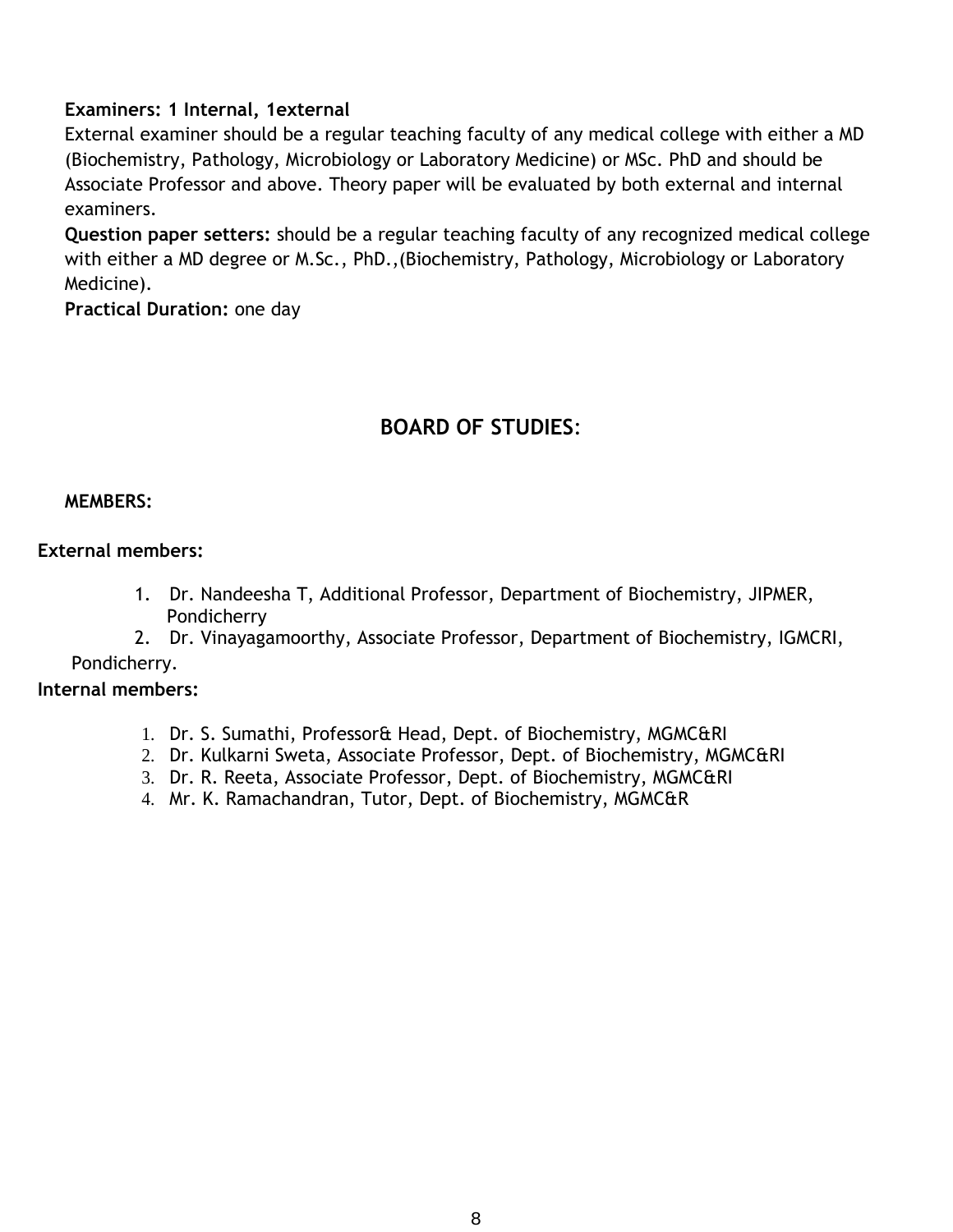#### **Course structure and Examination scheme**

### **Post Graduate Diploma in Good Clinical Laboratory Practice (GCLP)**

|                | S. No Course code Category       |                                            | <b>Course Title</b>                                                                                                      | <b>Hours</b><br>/ Non-<br>Sem | <b>Credit</b> | University<br><b>Marks</b>            | IA<br>marks | <b>Total</b><br>marks |
|----------------|----------------------------------|--------------------------------------------|--------------------------------------------------------------------------------------------------------------------------|-------------------------------|---------------|---------------------------------------|-------------|-----------------------|
| 1              |                                  | Core theory- 1                             | <b>Good Clinical</b><br>Laboratory Practice                                                                              | 64                            | 4             | 80                                    | 20          | 100                   |
| $\overline{2}$ |                                  | Core theory- 2                             | Ethics & Bio-safety<br>in laboratory<br>services                                                                         | 64                            | 4             | 80                                    | 20          | 100                   |
| $\mathbf{3}$   | Hard core                        | Core Lab-1                                 | <b>Good Clinical</b><br><b>Laboratory Practice</b>                                                                       | 128                           | 4             | 80                                    | 20          | 100                   |
| $\overline{4}$ |                                  | <b>Clinical Rotation</b>                   | <b>Clinical Rotation</b><br>(Clinical<br>Laboratory)                                                                     | 256                           | 8             |                                       | 100         | 100                   |
| 5              |                                  |                                            | Research Project                                                                                                         | 192                           | 6             | $\overline{50}$<br>$(30+20)$<br>viva) |             | 50                    |
| 6              |                                  | Discipline specific<br>elective paper      | DSEC-01-Research<br>Methodology and<br>biostatistics                                                                     | 48                            | 3             | 80                                    | 20          | 100                   |
| $\overline{7}$ | Soft core/<br>elective<br>course | Generic elective<br>(to choose any<br>one) | GEC-01-Biomedical<br>waste Management<br>GEC-02-Basics of<br>Hospital<br>Administration<br>GEC-03- Basic life<br>support | 48                            | 3             | 80                                    | 20          | 100                   |
| Total          |                                  |                                            | 800                                                                                                                      | 32                            | 450           | 200                                   | 650         |                       |

Total Credit for one year duration = 32 Credits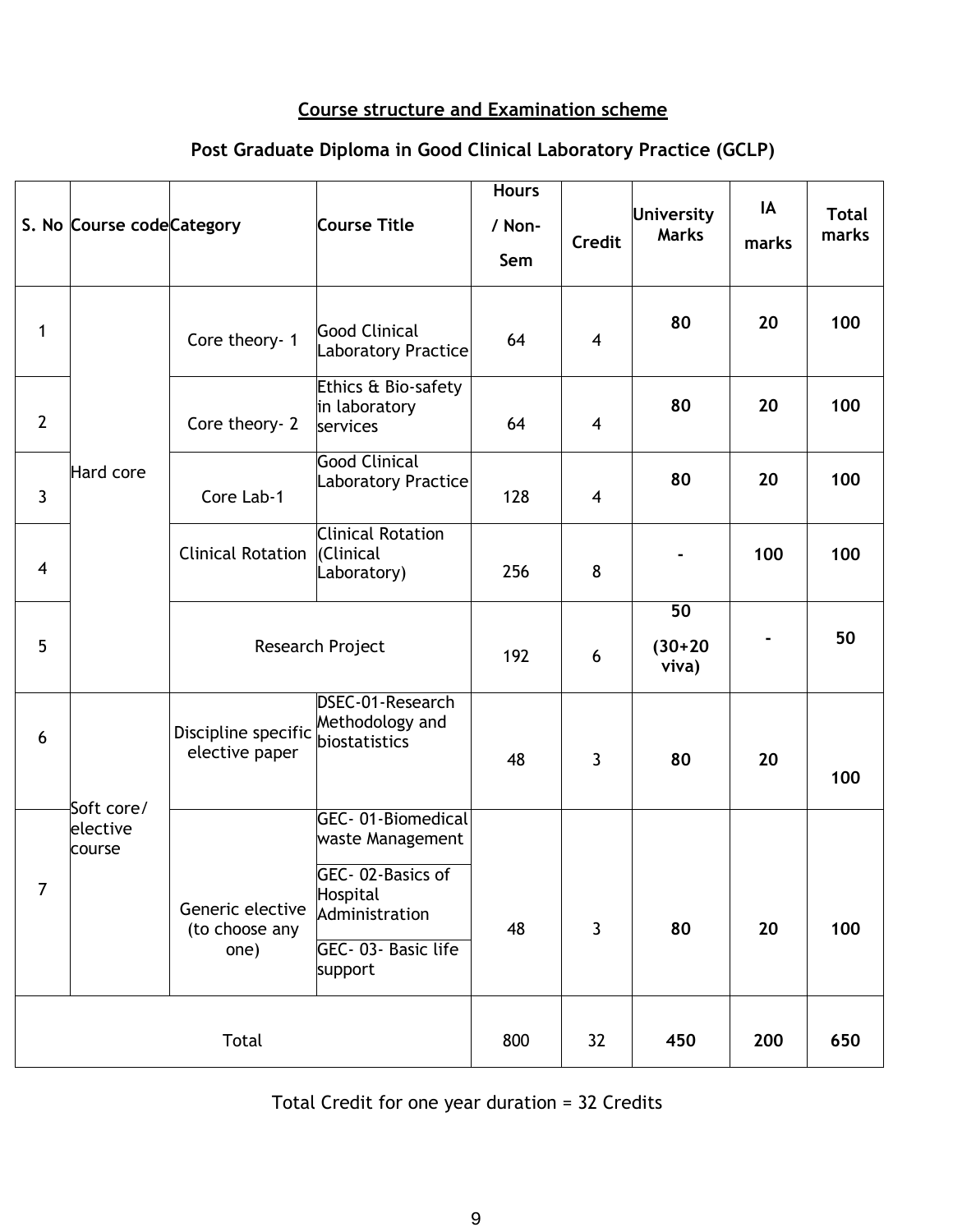## **Core theory- 1**

# **Good Clinical Laboratory Practice**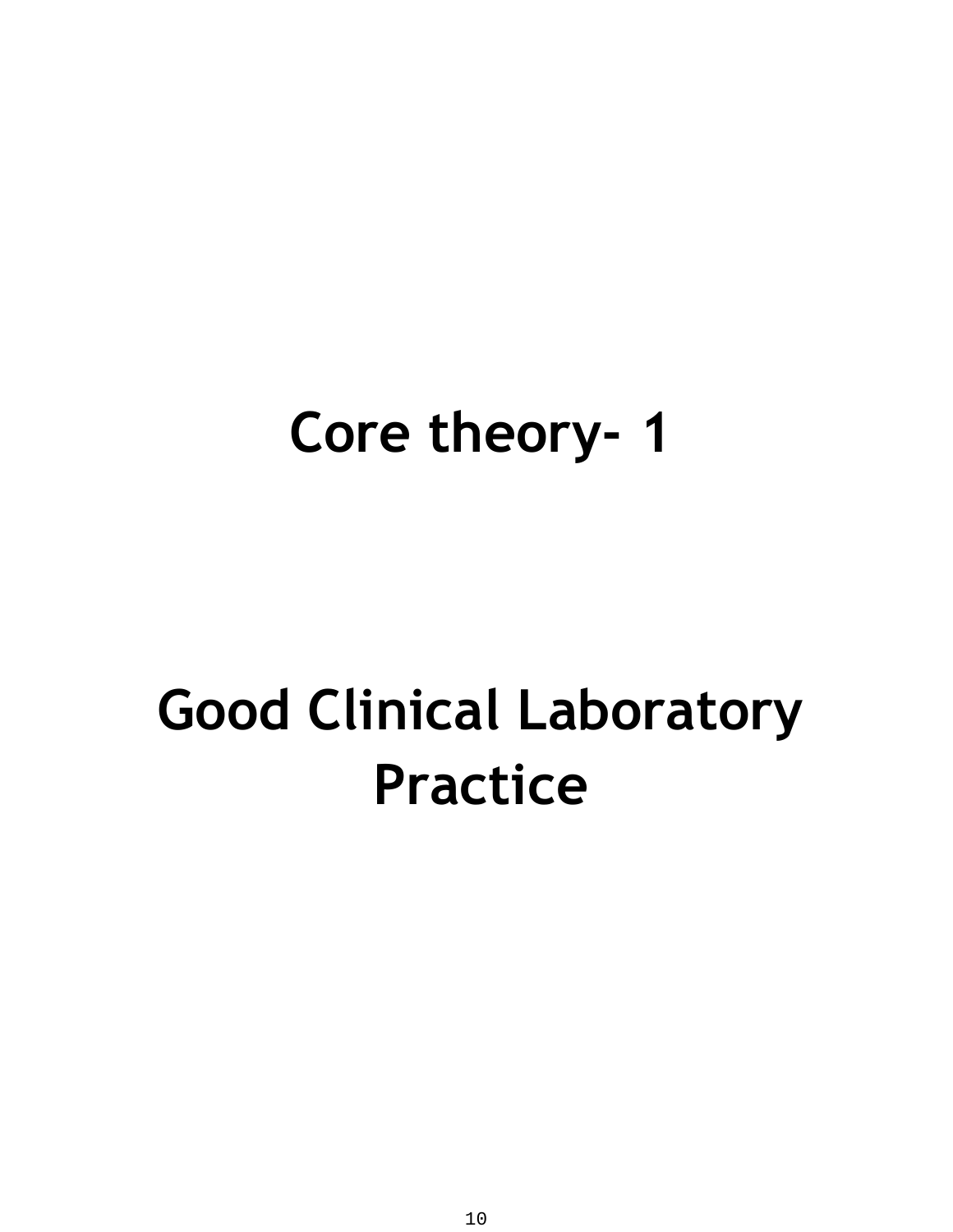#### **Syllabus**

#### **Core theory paper I: Good clinical laboratory practice**

#### **UNIT I:**

#### **Organization and Laboratory personnel:**

- Introduction to organization and laboratory personnel
- Standards for organization and laboratory personnel Documentation, Staff education and evaluation, Staff numbers and Staff identification Record retention

#### **Equipment:**

- **•** Introduction to testing,
- Standards for equipment**,**
- Documentation Guidelines

#### **UNIT II:**

#### **Testing facility and operation:**

- Introduction to testing facility operation
- Standards for testing facility operation-SOP format, SOP distribution, Document control plan, SOP categories.

#### **Records and reports:**

- Introduction to records and reports
- Standards for records and reports- Record retention, Data integrity, Report format, Pertinent reference ranges, Laboratory assays and performance specifications. Assay results, Result modification log errors in test results, Archiving reports on records.

#### **Physical facilities:**

- Introduction to physical facilities
- Standards for physical facilities- General space, Temperature and humidity controls, Archiving and storage space and Molecular amplification work area.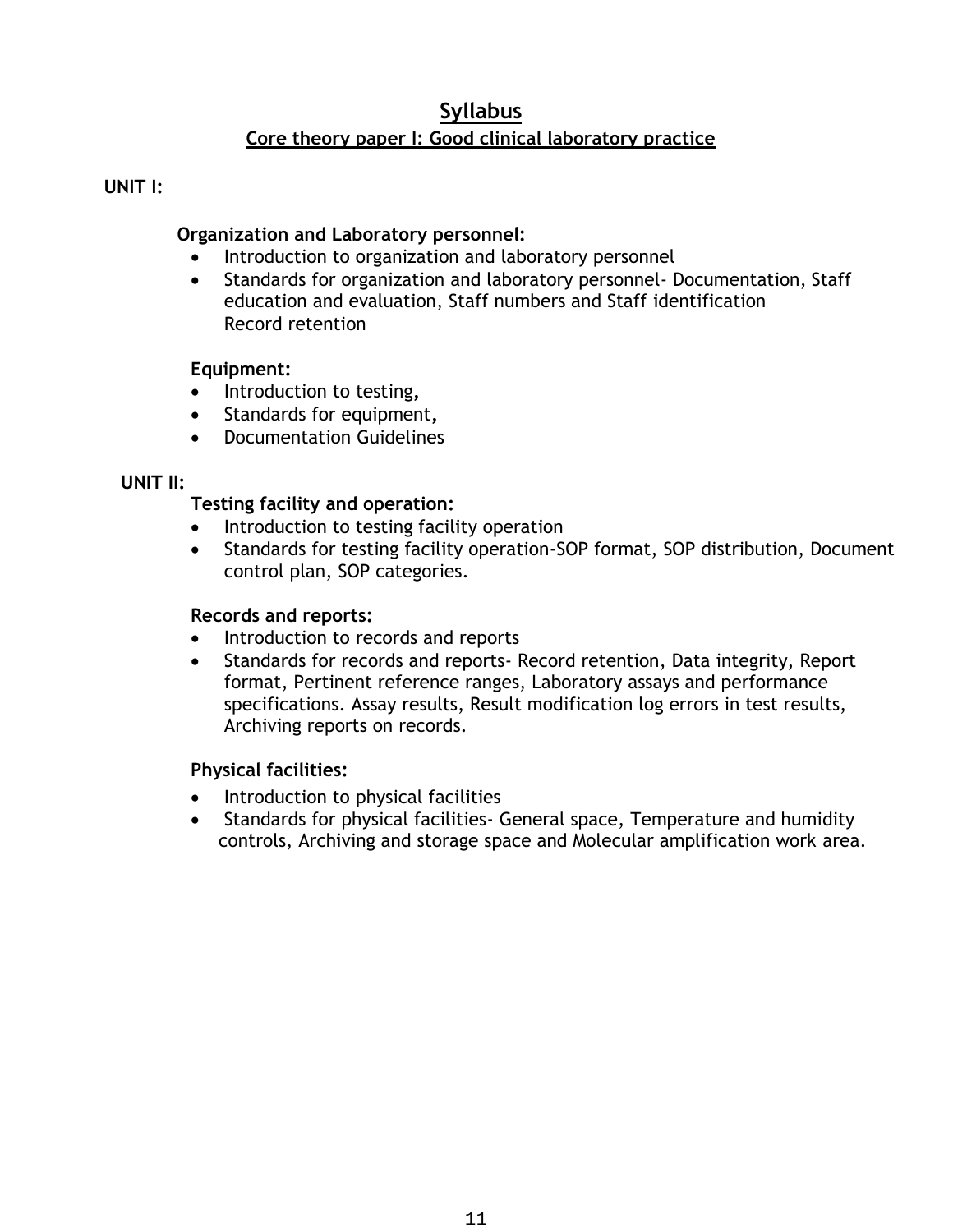#### **UNIT III:**

#### **Specimen transport and management:**

- Introduction to specimen transport and management.
- Standards for specimen transport and management SOP, Specimen labelling, Laboratory testing request form, Specimen acceptance / Rejection criteria, Audit trials and chain of custody, Specimen preparation

#### **Test and control:**

- Introduction to test and control
- Standards for test and quality control Quality control programme, Evaluation criteria, Frequency of quality control testing and types of control materials, Review of quality control data, Quality control logs, Corrective action logs, Supervisor review of quality control documentation, Quality control record retention, Labelling and storage of quality control material and reagents, Inventory control, Parallel testing, Water quality testing

#### **UNIT IV:**

#### **Quality Management:**

- Introduction to quality management
- Standards for quality management Quality management plan, Internal audits, Testing turnaround time, Laboratory communication plan, Standards for external quality assurance
- Stock management

#### **Verification of performance specification:**

- **•** Introduction to performance specification.
- Standards for performance specifications.

#### **UNIT V:**

#### **Personnel safety:**

- Introduction to personnel safety
- Standards for personnel safety Personnel safety procedures, Material safety data sheet, Safety policies, Safety Training, Safety incident reporting

#### **Laboratory information system:**

- Introduction to laboratory information system
- Standards for laboratory information system : LIMS- Validation, Generation of reports, Audit trials, Access and security, Technical support and preparedness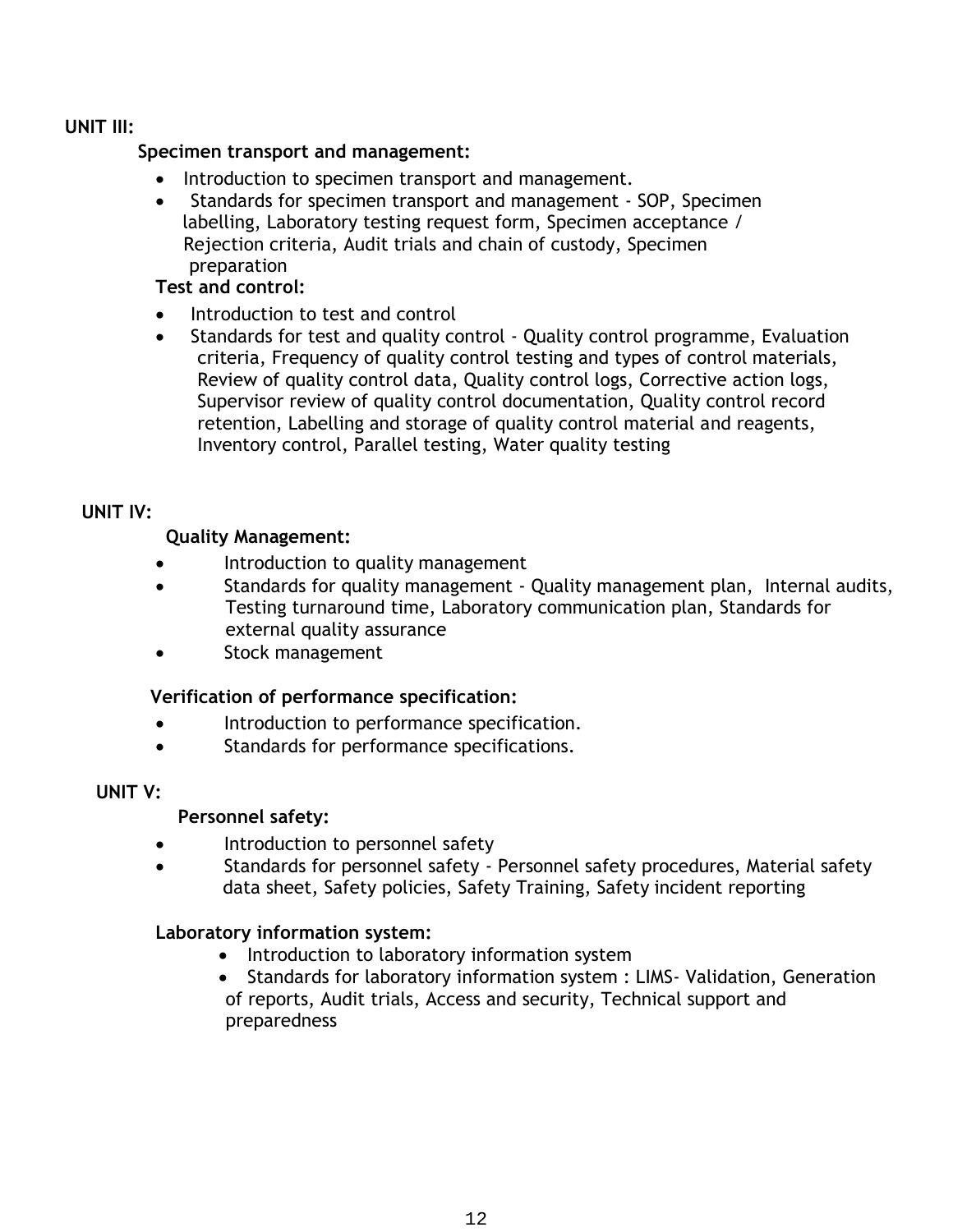## **CORE LAB 01: Good clinical laboratory practice**

#### **List of Practicals:**

- To prepare Levy Jennings chart, Westgard rule violation and root cause analysis
- To prepare SOP for phlebotomy, laboratory testing process and parameters.
- To conduct method validation and verification studies.
- To conduct precision and accuracy studies and report.
- Reportable range experiment studies.
- Example of analytical sensitivity and specificity studies.
- Evaluation and interpretation of IQC and EQC report
- Laboratory Biostatistics
- Establishment of reference range
- Recovery experiment
- Linearity experiment
- Instrument programming
- Laboratory case studies

#### **University Practical Exam questions (80)**

- Sample collection, programme calibrate, preparation of standard and Analysis in an automated analyzer (20marks)
- $\bullet$  Interpretation of quality control(10)
- Validation of kits(10)
- Prepare analyse and interpret internal and external quality controls (10marks)
- Laboratory case studies(10marks)
- Project presentation (20 marks)

#### **METHODS OF TEACHING**

- 1. Lecture cum discussion
- 2. Demonstration
- 3. Lab visit
- 4. Practical work record

#### **METHODS OF EVALUATION**

- 1. Written Test
- 2. Laboratory observation Book
- 3. Assignments
- 4. Oral Presentations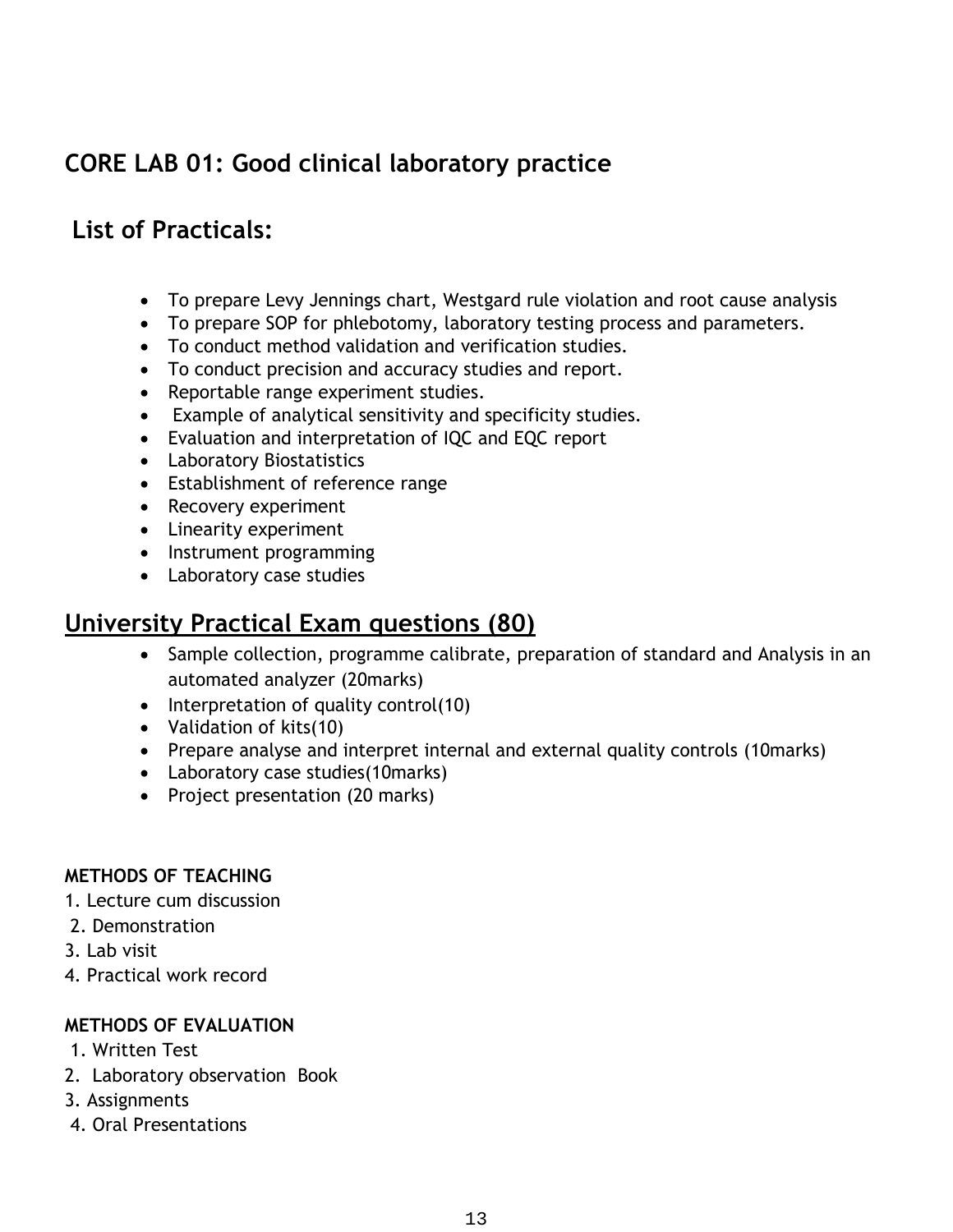#### **Reference Books**

- WHO, ICMR, National Institute of Allergy and Infectitious Diseases Guidelines
	- o Varley's Practical Clinical Biochemistry by Alan H Gowenhock, publishedbyCBS Publishers and
	- o distributors, India, Sixth Edition
	- o Practical Biochemistry Wilson & Walker
	- o Clinical chemistry Marshal
	- o Clinical Biochemistry Principle and Practice PrafulB Godkar
	- o Lecture notes on Clinical chemistry –L.G.Whitby
	- o Clinical Chemistry Kaplan
	- o Clinical chemistry in diagnosis and treatment Philip D Mayne
	- o Clinical Chemistry Michael L Bishop
	- o Textbook of Clinical Chemistry –Tietz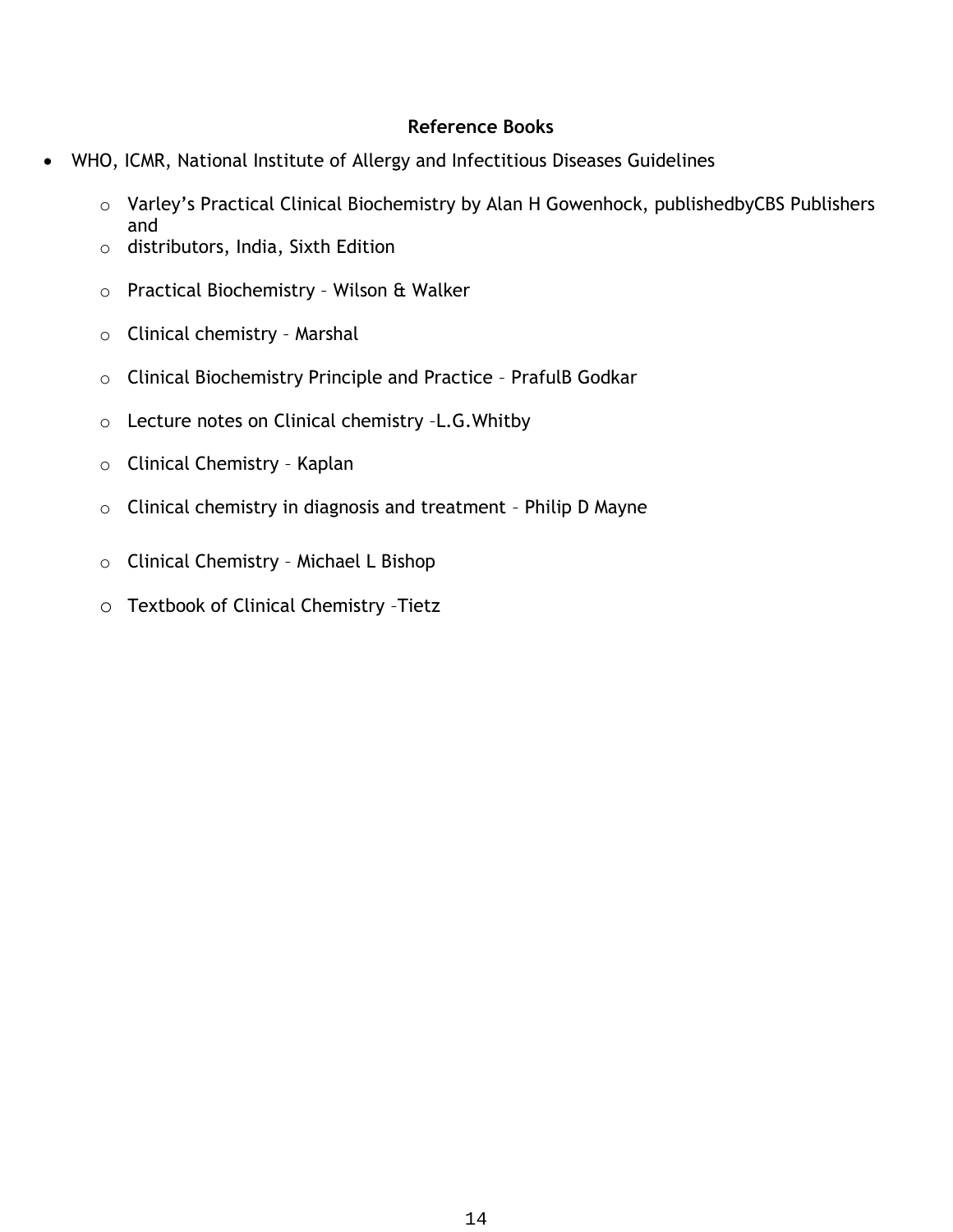#### **MODEL QUESTION PAPER POSTGRADUATE DIPLOMA IN GOOD CLINICAL LABORATORY PRACTICES Core theory paper I: Good clinical laboratory practice**

**Time: 3 Hours Maximum Marks: 80** 

Illustrate your answers with suitable diagrams where ever necessary.

**Short Essay Questions :**( any eight) (8X10=80marks)

- 1. Describe the total quality management in a clinical laboratory with illustration.
- 2. Laboratory information system and its applications in a clinical laboratory.
- 3. Pre-analytical errors and their correction
- 4. Sample collection and transportation
- 5. Laboratory safety measures
- 6. Method validation
- 7. EQAS
- 8. CLIA
- 9. Standard for personnel safety
- 10. LIS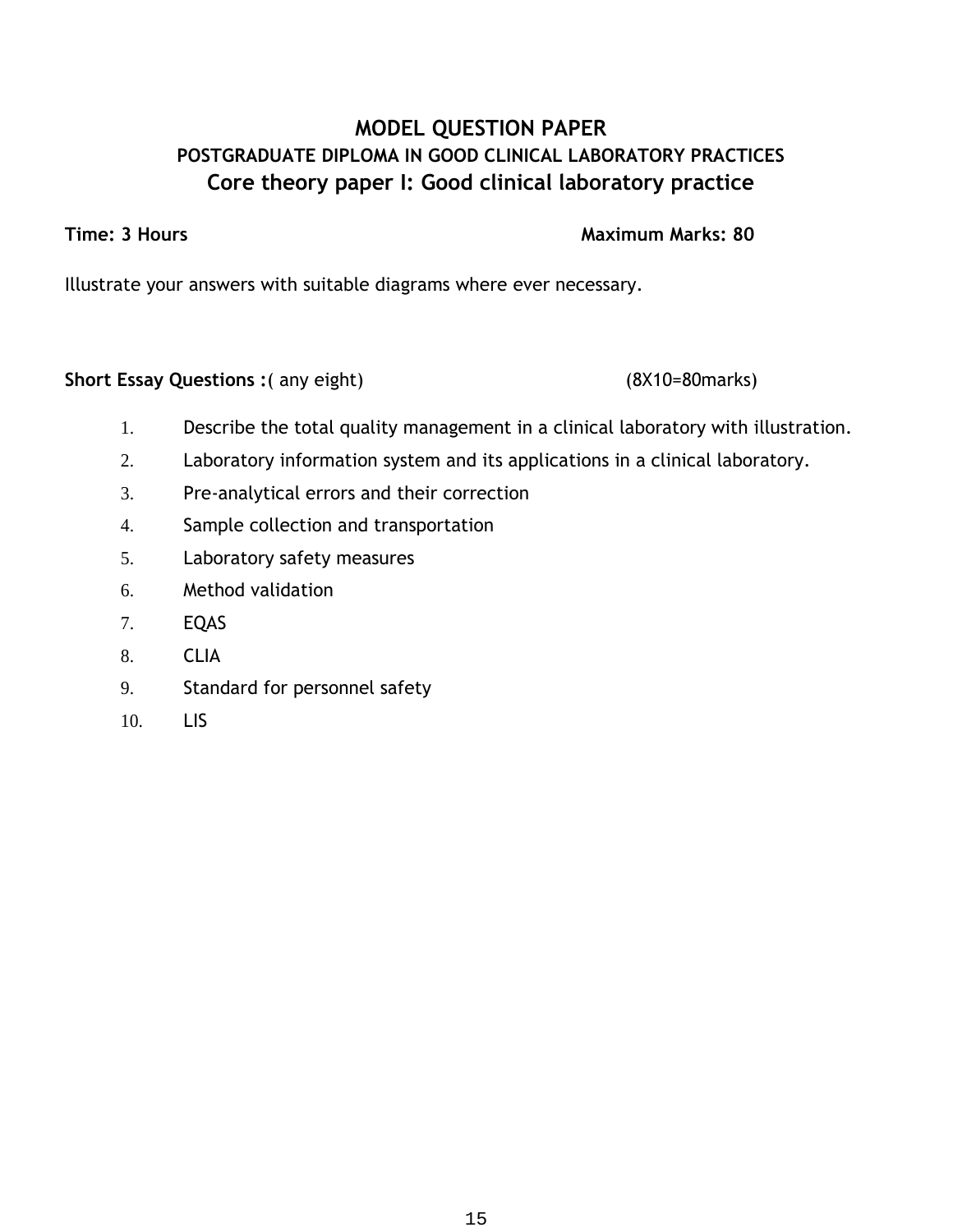#### **SRI BALAJI VIDYAPEETH** (Deemed University) Accredited by NAAC with A Grade

#### **POSTGRADUATE DIPLOMA IN GOOD CLINICAL LABORATORY PRACTICES**

#### **CORE THEORY PAPER-I- GOOD CLINICAL LABORATORY PRACTICE**

#### **BLUE PRINT**

| Unit No.     | <b>Unit</b>                                                                 | Weightage | <b>Marks</b><br><b>Allotted</b> |
|--------------|-----------------------------------------------------------------------------|-----------|---------------------------------|
|              | Organization and Laboratory personnel,<br>Equipment                         | 12.5%     | 10                              |
| $\mathbf{I}$ | Testing facility and operation, Records and<br>reports, Physical facilities | 25 %      | 20                              |
| Ш            | Specimen transport and Management, Test<br>and control                      | 25 %      | 20                              |
| IV           | Quality<br>Management, Verification of<br>performance specification         | 25 %      | 20                              |
| $\mathsf{V}$ | Personnel safety, Laboratory information<br>system                          | 12.5%     | 10                              |
|              | <b>TOTAL</b>                                                                | 100%      | 80                              |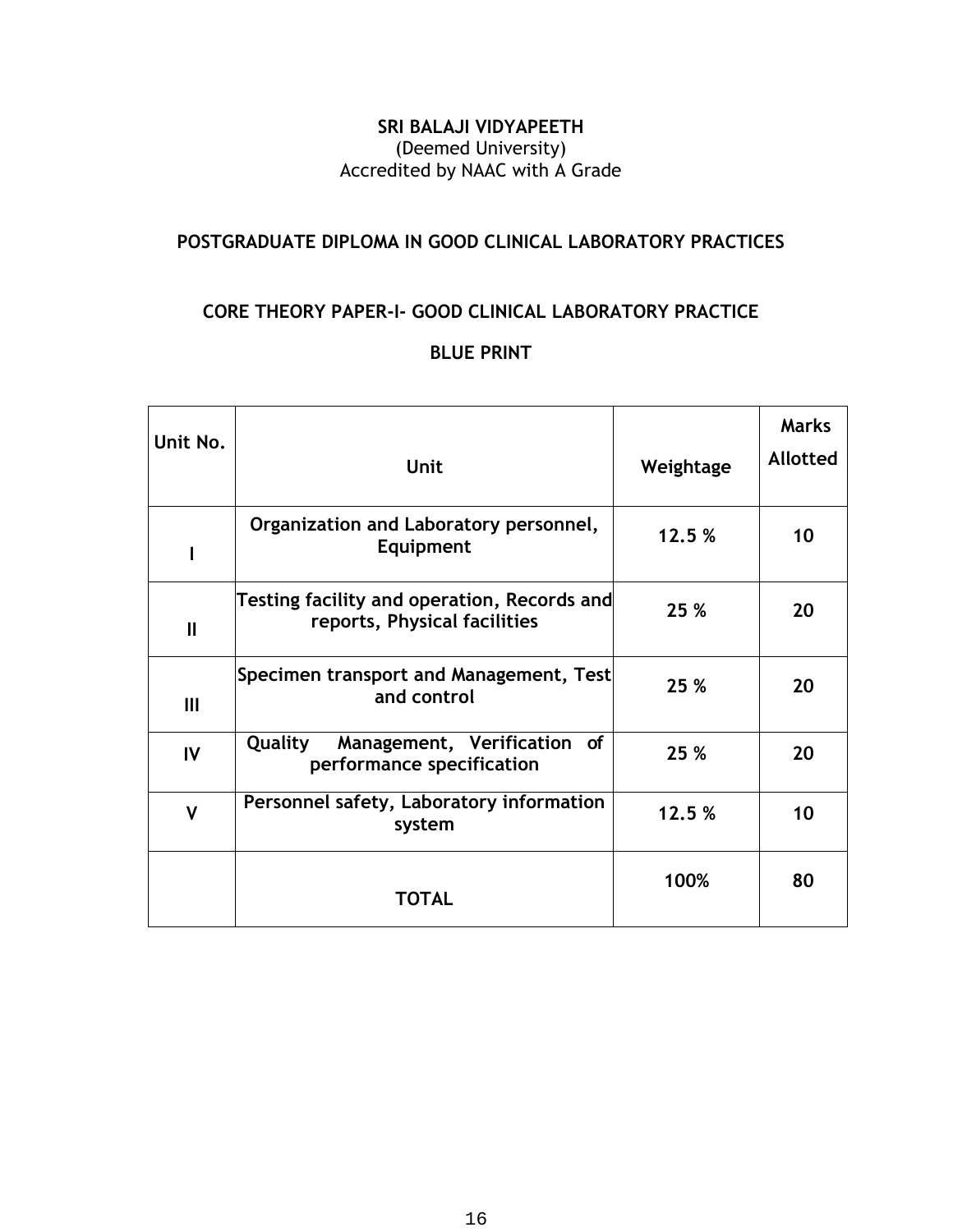## **Core theory- 2**

## **Ethics & Bio-safety in laboratory services**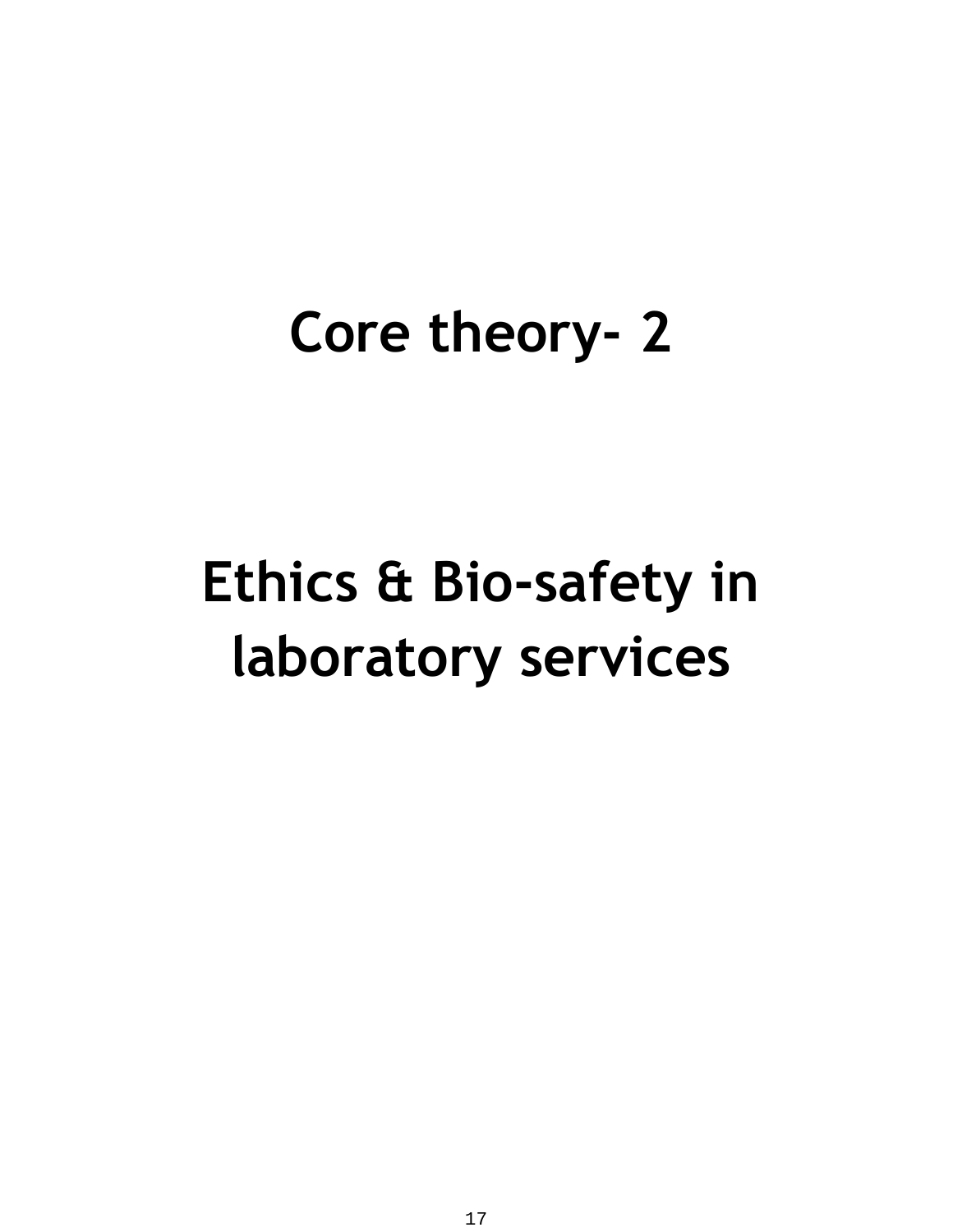#### **Syllabus**

#### **Core Theory paper II: Ethics & Bio-safety in laboratory services**

 **Unit I:**

- Co-operation and working relationship with other health professionals
- Confidentiality of patient information and test result
- Dignity and privacy of patient

 **Unit II:**

- Responsibility from acquisition of the specimen to the production of data
- Accountability for quality and integrity of clinical laboratory services
- Institutional ethical committee and its role
- Health & Medical surveillance

 **Unit III:**

- Laboratory ethics of Bio-Safety.
- Code of good and safe laboratory practice for support staff and responsibilities of the workers regarding Biosafety.
- ISO rules for laboratory medicine.

 **Unit IV:**

- Set up of a laboratory on the basis of safety priority and Laboratory Biosafety Guidelines.
- Laboratory Biosafety Level Criteria(BSL-1-4).
- Handling, transfer and shipment of specimen. Decontamination and disposal. Treatment and disposal technologies for health- care waste.

**Unit V:**

- General Safety checklist
- Hazardous properties of instruments and Laboratory chemicals. Laboratory first-aid measures and kit.
- Safety equipments, Safety signs ISO 15189 2012 guidelines
- ICMR GCLP guidelines
- IFCC Ethics guidelines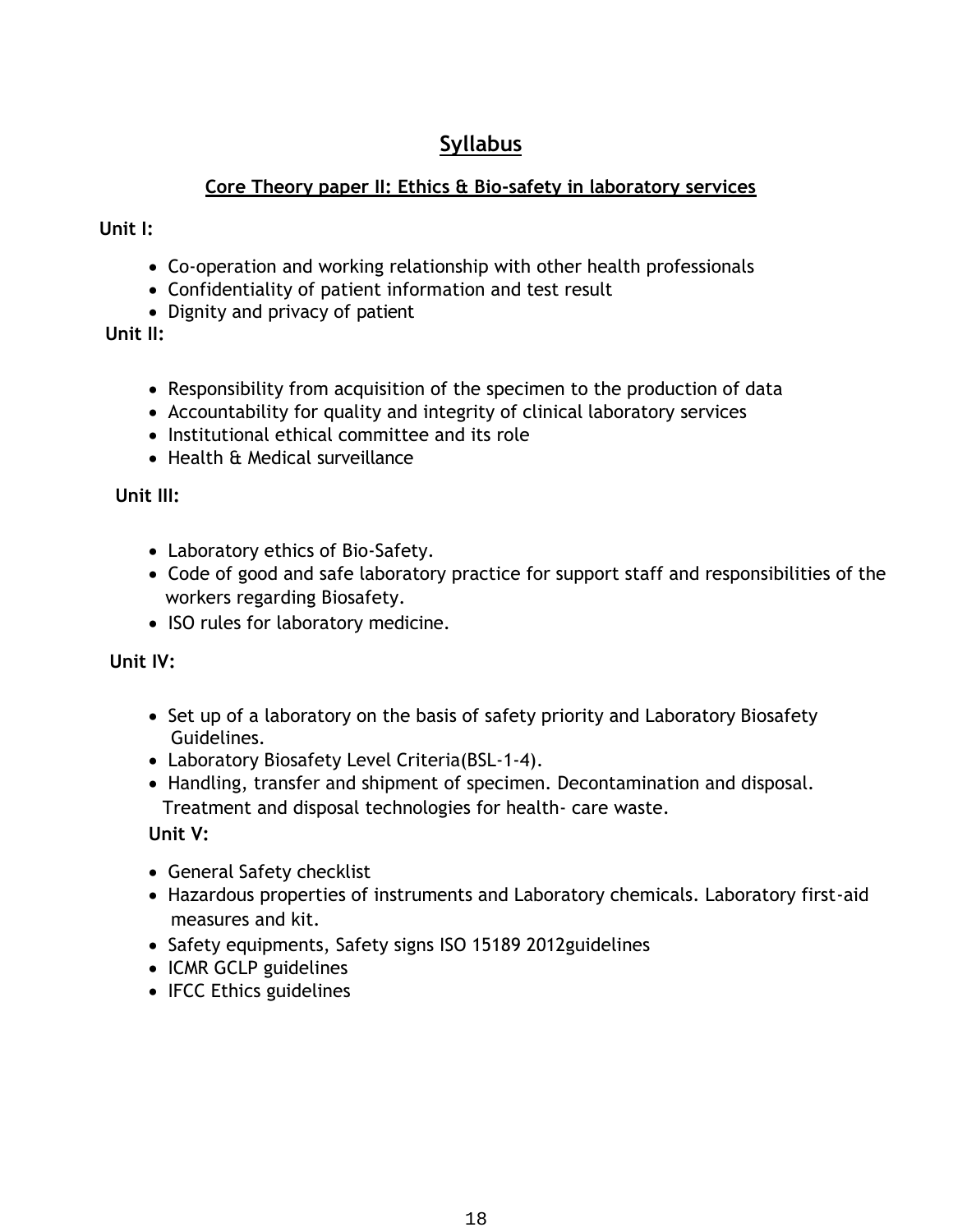### **MODEL QUESTION PAPER**

#### **POSTGRADUATE DIPLOMA IN GOOD CLINICAL LABORATORY PRACTICES**

#### **Core theory paper II: Ethics & Bio-safety in laboratory services**

Maxmarks:80 Duration:3Hours

**Short Essay Questions:**(any eight) (8X10=80marks)

- 1. Confidentiality of patient information and test result
- 2. Ethics in pre-analytical, analytical and post-analytical errors.
- 3. Institutional ethical committee and its role
- 4. Laboratory first-aid measures and kit.
- 5. Laboratory ethics of Bio-Safety
- 6. Accountability for quality and integrity of clinical laboratory services
- 7. Handling, transfer and shipment of specimen.
- 8. Decontamination and disposal.
- 9. General Safety checklist
- 10. Set up of a laboratory on the basis of safety priority and Laboratory Biosafety **Guidelines**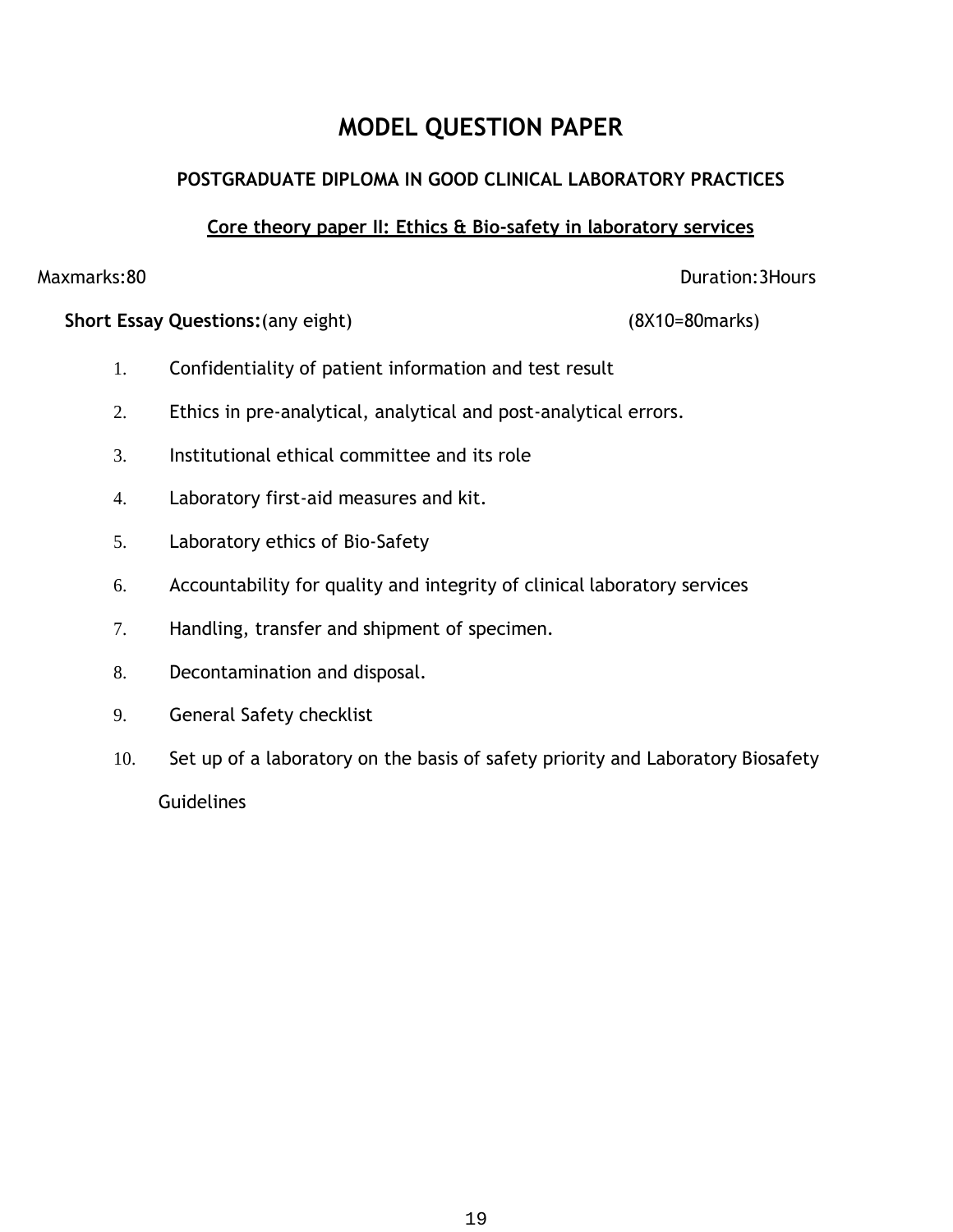#### **SRI BALAJI VIDYAPEETH** (Deemed University) Accredited by NAAC with A Grade

#### **POSTGRADUATE DIPLOMA IN GOOD CLINICAL LABORATORY PRACTICES**

#### **CORE THEORY PAPER II: ETHICS & BIO-SAFETY IN LABORATORY SERVICES**

| Unit No.     | <b>Marks Allotted</b><br>Weightage |    |
|--------------|------------------------------------|----|
| I            | 12.5 %                             | 10 |
| $\mathbf{I}$ | 25 %                               | 20 |
| Ш            | 25 %                               | 20 |
| IV           | 25 %                               | 20 |
| $\mathsf{V}$ | 12.5%                              | 10 |
|              | 100%                               | 80 |

#### **BLUE PRINT**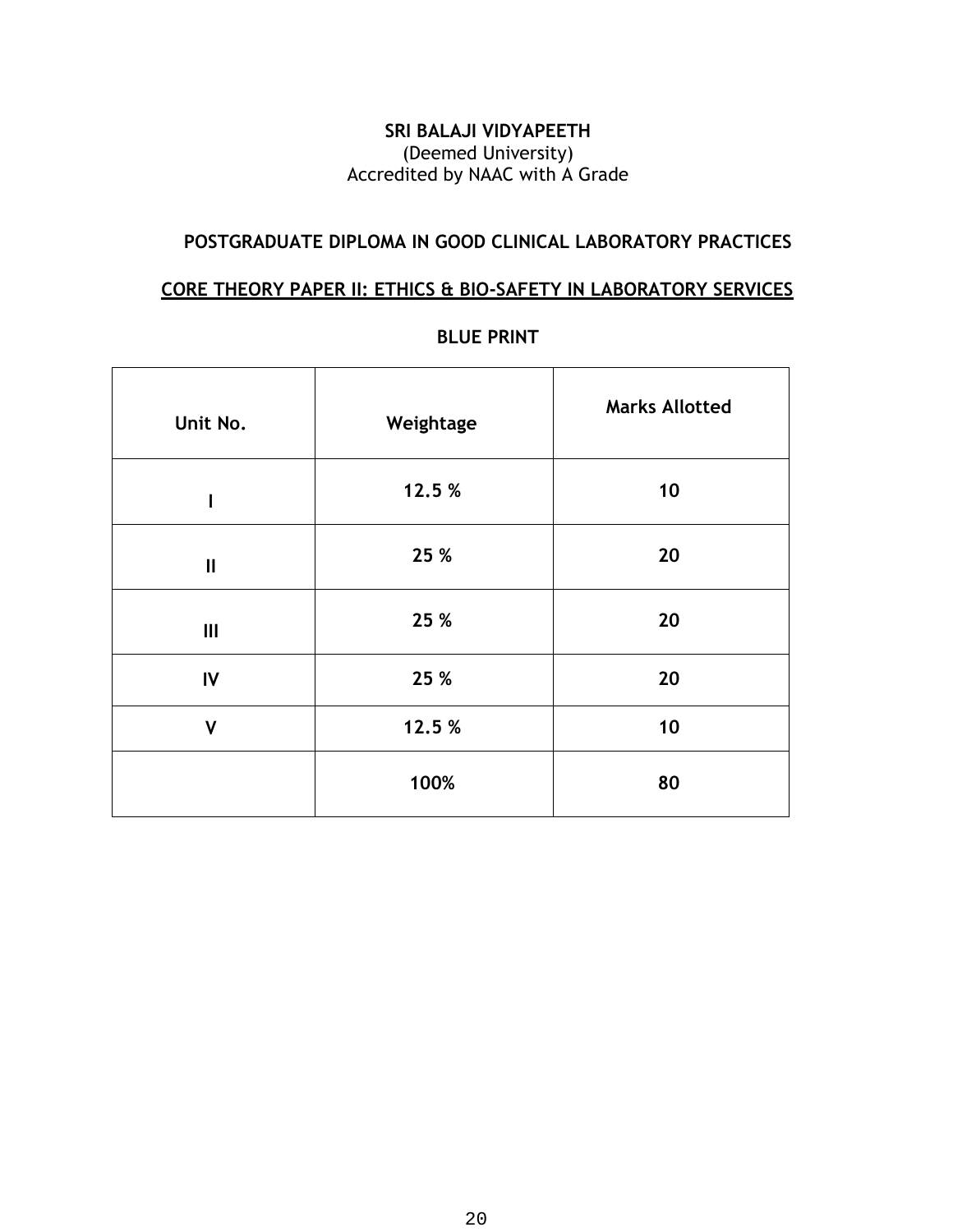# **DISCIPLINE SPECIFIC ELECTIVE COURSE-01**

# **RESEARCH METHODOLOGY & BIOSTATISTICS**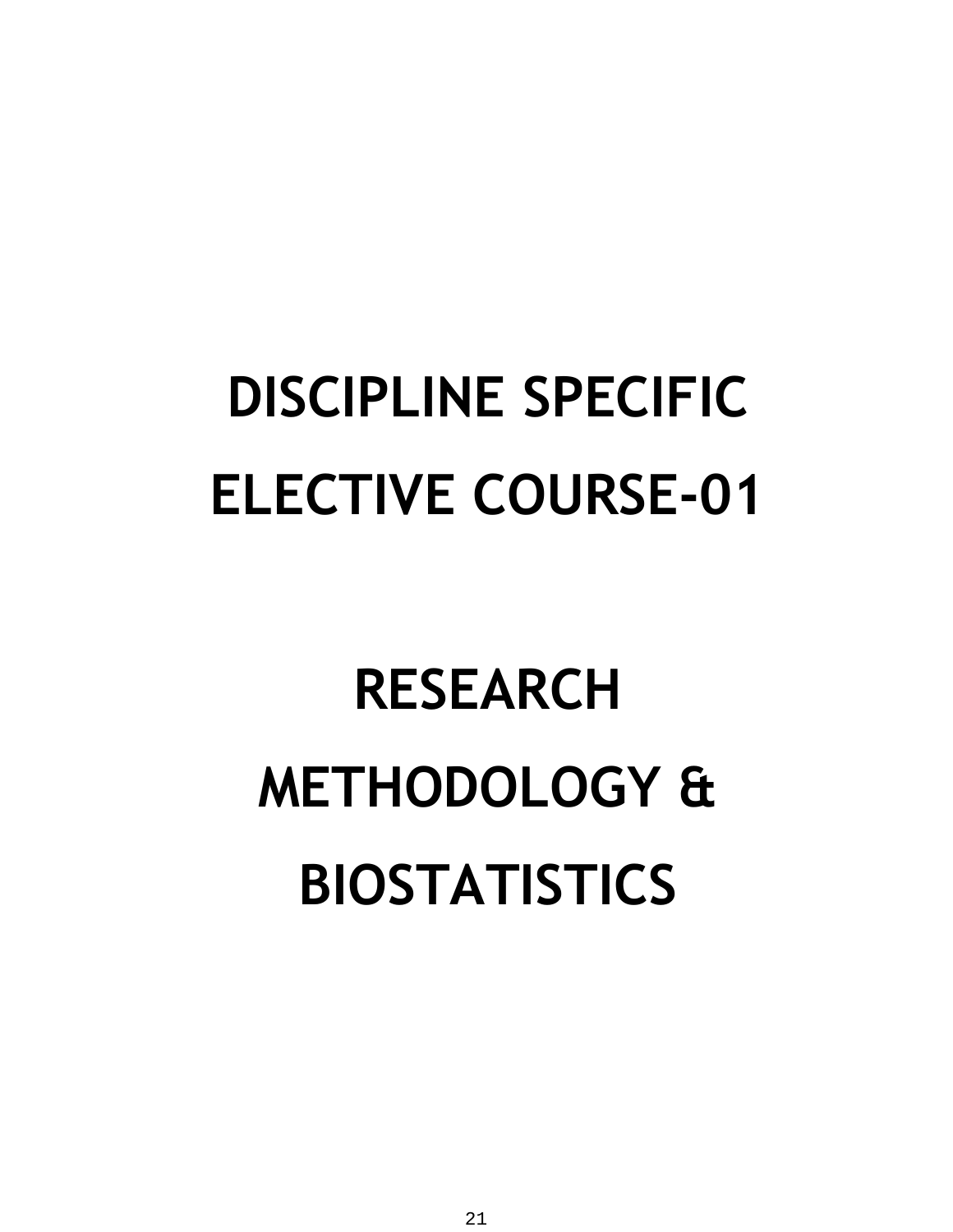#### **UNIT IV 10 HOURS**

## **SYLLABUS**

#### **DISCIPLINE SPECIFIC ELECTIVE COURSE-01**

#### **RESEARCH METHODOLOGY AND BIOSTATISTICS CREDIT 3**

#### **UNIT I** 10 HOURS

Research Methodology : Meaning , objectives and types of research, research approaches, significance of research. Research and scientific methods, research process and criteria of good research Definition and identification of a research problem – Selection of research problem, Justification , theory , hypothesis , basic assumptions, limitations and delimitations of the problems.

#### **UNIT II 9 HOURS**

Introduction of bio statistics – Meaning and its scope; Population and Sample, Parameter and Statistics; types of statistical data; Diagrammatic representation data; Mean, Median, Mode. Standard deviation. Coefficient of variation. Skewness and Kurtosis. Probability – Definition, Axioms of Probability; addition and Multiplication theorem.

#### **UNIT III 9 HOURS**

Concept of correlation – Simple, Partial regression- Simple Methods of Association – Chi square test of association of attributes, Goodness of fit.

Concept of Hypothesis – Null, Alternative Hypothesis. Type I and type II errors. Sampling distribution Standard error  $t \hat{a}$  F distribution; t test based on single samples, two sample mean. Paired samples, F test two sample variances f test for several mean (one way ANOVA only). Z – test for proportion – one sample, two sample, MS – excel support for above expression.

#### **UNIT V** 10 HOURS

Framing proposal for acquiring grants: the question to be addressed – rationale and importance of the question being addressed – Empirical and theoretical framework – Presenting pilot study / data or background information – Research proposal and time frame- Specificity of methodology- Organization of different phases of study- Expected outcome of study and its implications – Budgeting – Available infrastructure and resources – Executive summary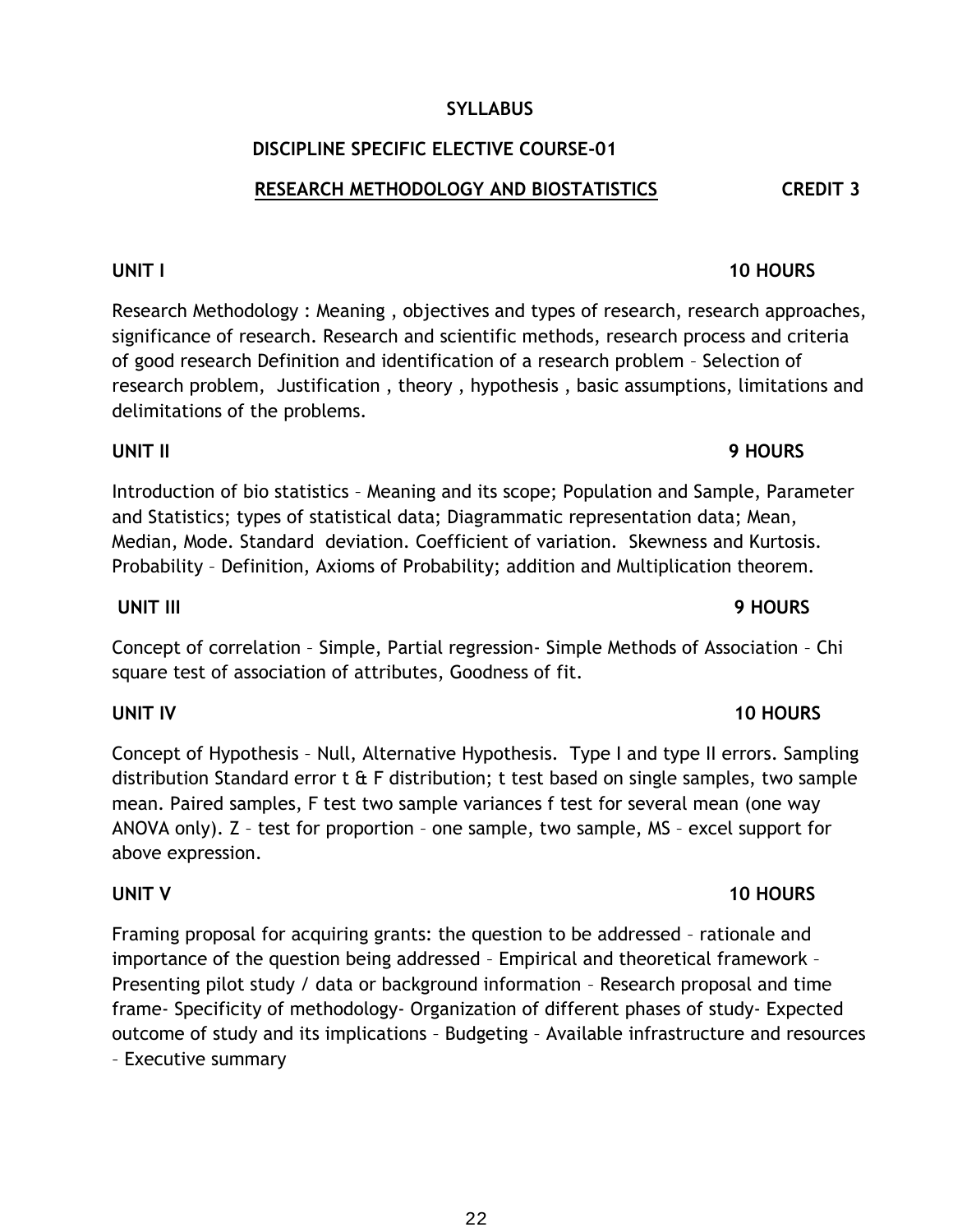#### **Text books and Reference materials**

1. Bandarkar, P.L and Wilkinson T.S (2000): Methodology and Techniques of social Research , Himalaya Publishing House, Mumbai.

2. Copper, H.M.(2002) Integrating research: A guide for literature review ( $2<sup>nd</sup>$  Edition )California; Sage

3. Harman,E & Montages , L(Eds.)2007). The thesis and the book, New Delhi; Vistar.

4.Mukherjee, R(1989); the quantity of Life: Valuation in school research , Sage Publications, New Delhi.

5. Stranss, A and Corbin. J.(1990):Basis of Qualitative Research : Grounded Theory Procedures and Techniques, Sage Publications, California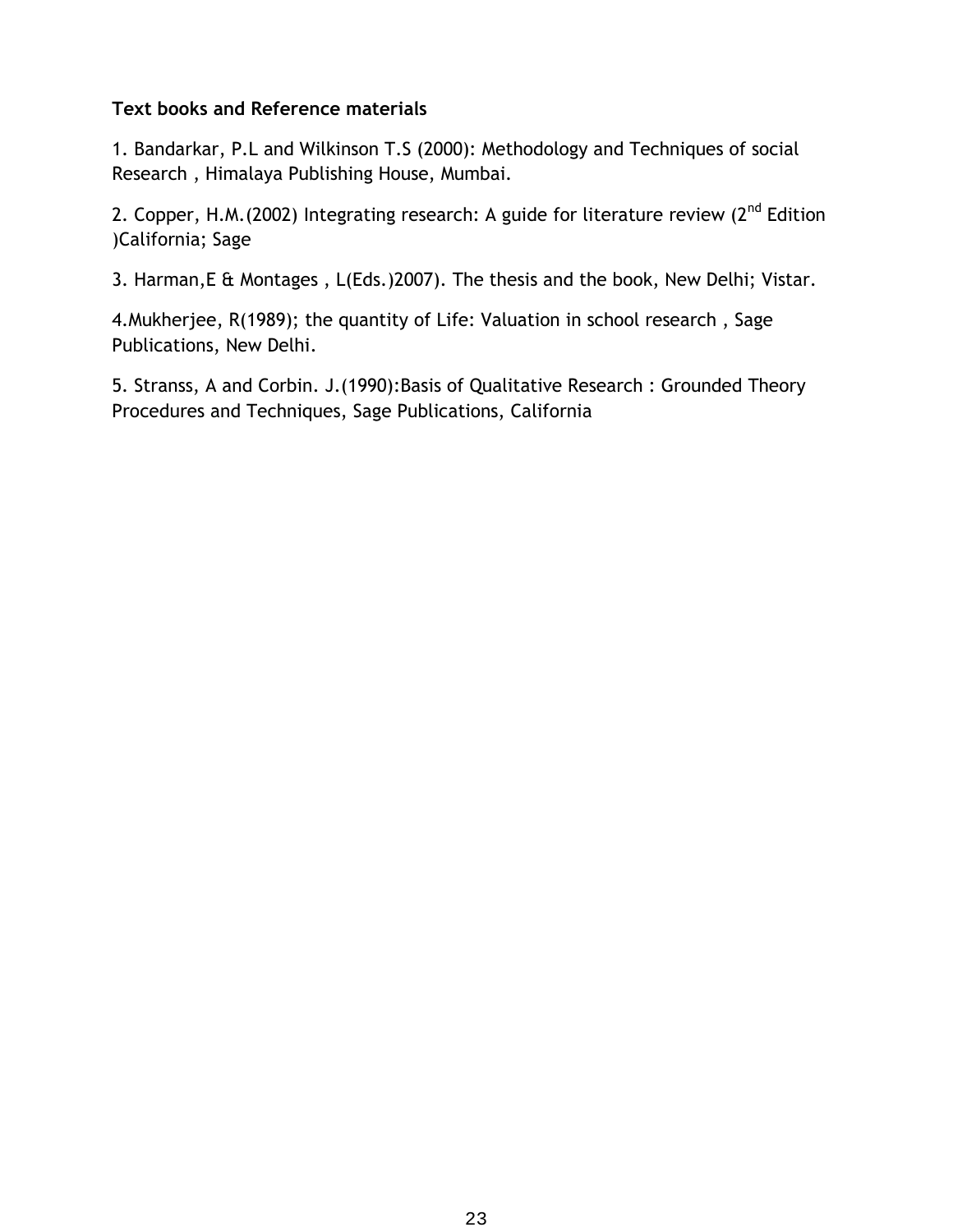# **GENERIC ELECTIVE COURSE-01**

# **BIOMEDICAL WASTE MANAGEMENT**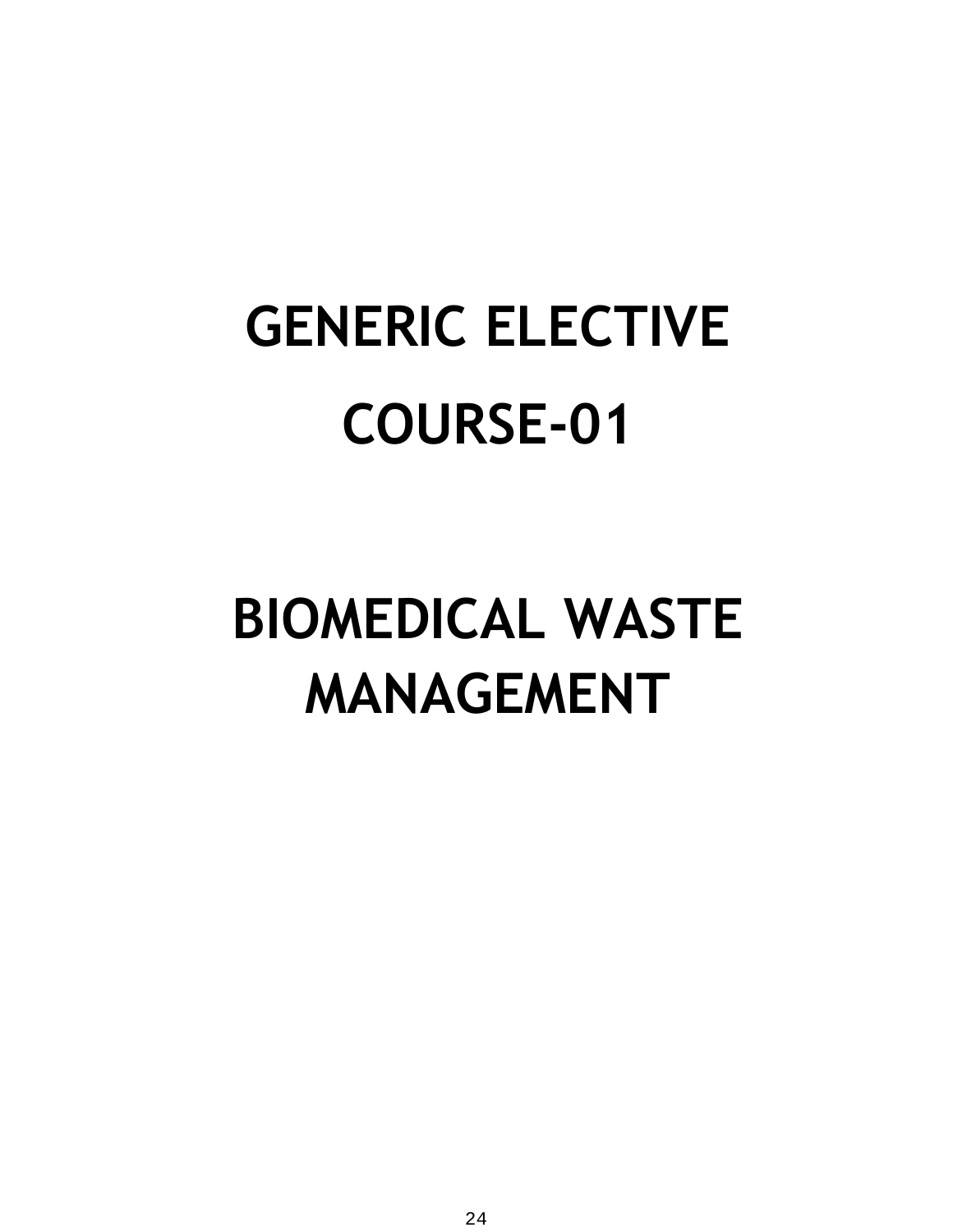#### **SYLLABUS**

#### **GENERIC ELECTIVE COURSE-01**

#### **BIOMEDICAL WASTE MANAGEMENT**

#### **Course Description**

The increasing amount of Biomedical wastes (BMW) being generated is becoming a serious problem to hospitals and has significant adverse impacts on public health and occupational health if improperly handled. Biomedical waste requires utmost care in handling, collection, processing and the disposal due to inherent hazards of the waste. The basic goal of the course is to provide fundamentals of and biomedical wastes and various aspects of their management right from generation through collection and disposal. Special emphasis will be given to the system approach to managing these wastes to meet regulatory requirements.

#### **Learning objectives**

- To sensitive the students about health care waste and its impact on health and environment
- Acquaint the students to existing legislation, knowledge and practices regarding health care waste.

#### **Learning outcomes**

At the end of the course the student will be able to

- Posses the knowledge on the sources of generation, of hazardous and non hazardous waste in health care settings and research laboratories.
- Demonstrate understanding on the environmental and occupation hazards of improper BMW management
- Understand the good practices for a systematic approach in the management of BMW
- Gain knowledge in various management strategies and technical solution in BMW management, treatment and disposal.
- Be familiar with the applicable legislation and regulation for treatment and disposal.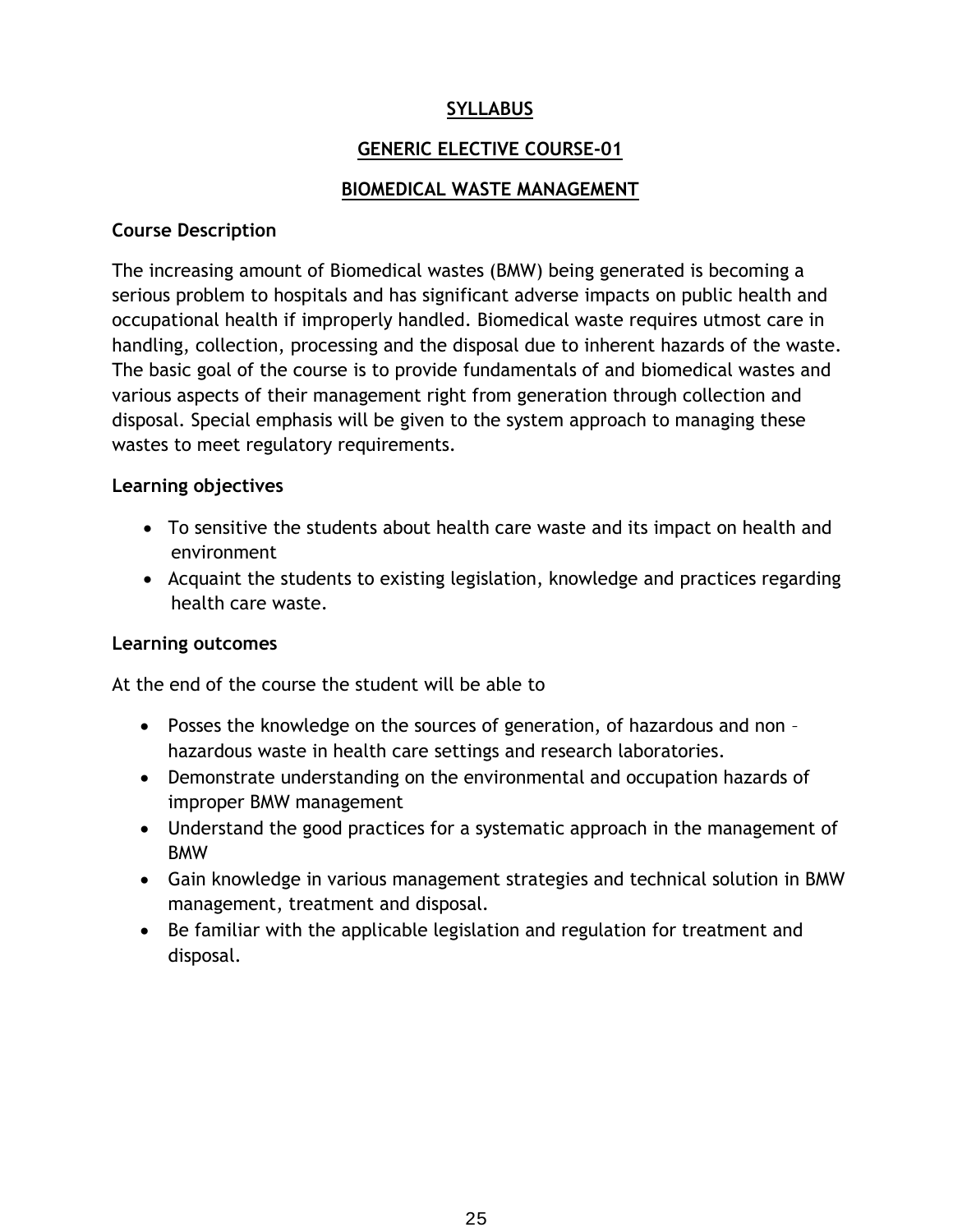#### **UNIT I: Introduction to hospital waste**

- Definition classification of hospital wastes.
- Types and composition : Types of solids, liquids, sharps, blood and blood tissue, radioactive material, biological and chemical material.
- Hospital effluents: Nature and composition, Levels if generation in a small clinic nursing home, small and large hospital, storage of hospital waste; Types of bags and containers used for usage.

#### **UNIT II: Biomedical Waste Management Guideline**

- Requirement
- Documentation of Biomedical waste types and guidelines
- Biomedical wastes (Management & Handling) Rules, 1998; and amendments.

#### **UNIT III: Principles of Biomedical Waste Management**

- Segregation of biomedical waste.
- Handling and transport of hospital waste; Authorization and accidental spilling
- Methods/ treatments required for disposal of pathogens
- Waste disposal methods
- Techniques of waste management
- Protocols of HW management

#### **UNIT IV: Waste prevention**

- Waste reduction activities
- Waste recycling,

#### **UNIT V: Biomedical Waste Treatment facility**

- Introduction, location, land requirements,
- Coverage area, types of equipment
- Infrastructure requirements,
- Record keeping,
- Waste collection, transport and storage facilities, precautions required.

#### **Text Books:**

- 1. Sustainable Biomedical Waste Management, P.K.Behera, 2nd Edition .2008.
- 2. Biomedical Waste Management, R.RadhaKrishnan, 1<sup>st</sup> edition, 2005
- 3. The environmental Protection Act, 1986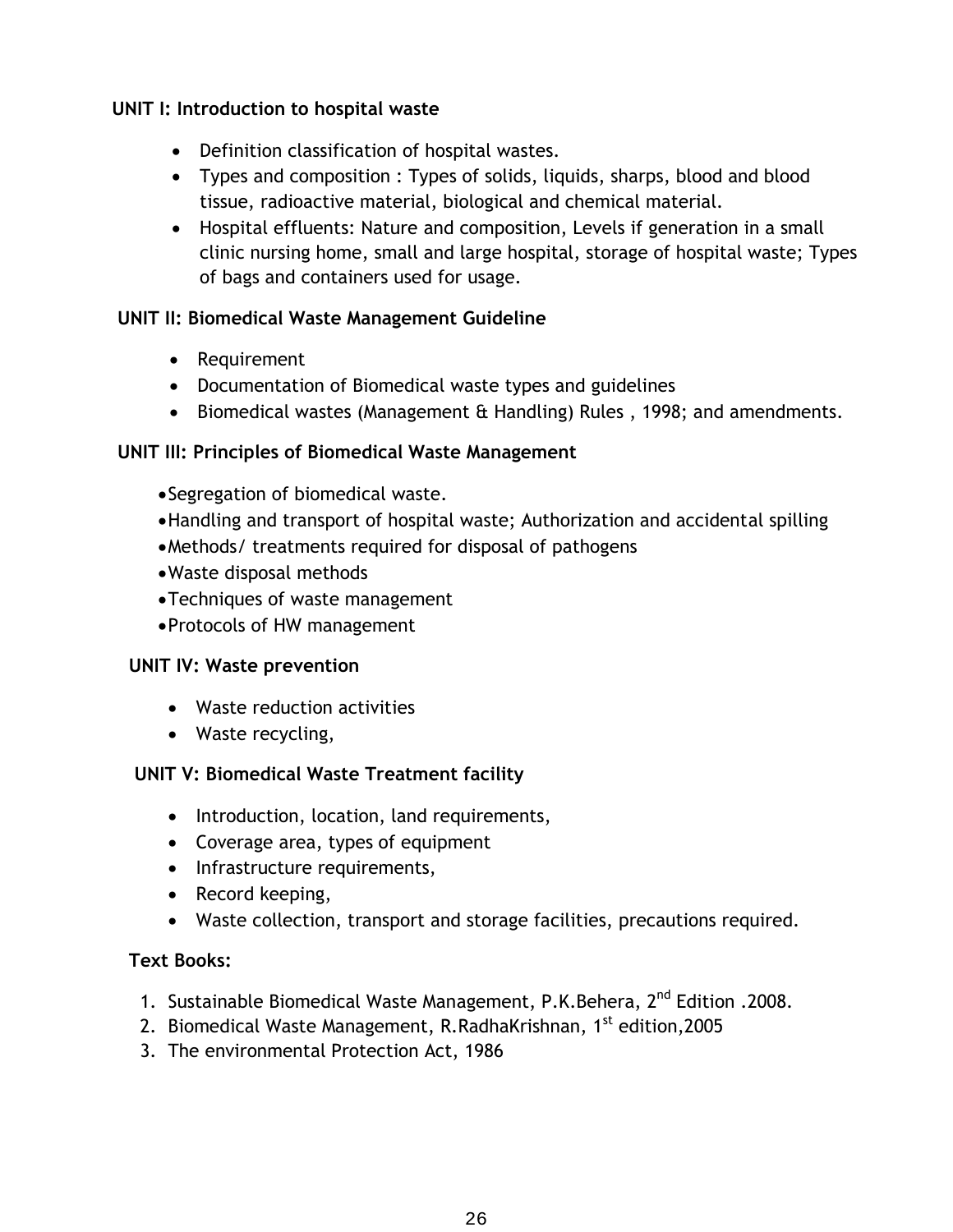#### **GENERIC ELECTRIVE COURSE 02**

#### **Basics of Hospital Administration**

**NAME OF THE SUBJECT PAPER : Basics of Hospital Administration DURATION OF THEORY CLASSES : 64 Hrs. EXAMINATION : 50 Marks (40 U + 10 IA) NO UNIVERSITY PRACTICAL EXAMINATION DURATION OF THEORY EXAMINATION : 1 ½ Hrs. YEAR IN WHICH THE SUBJECT PAPER IS TAUGHT : I YEAR**

#### **THEORY (DURATION 64 Hours)**

**COURSE OBJECTIVES**

- **• To provide orientation about the hospital functions**
- **• To familiarize students with the basics concepts of hospital**

**management**

**UNIT: I ORGANISATION OF A HOSPITAL AND ITS DEPARTMENTS**

- **1. Organogram**
- **2. Vision, Mission & Values,Logo**
- **3. Patient Service Points – Clinical & Non-Clinical (OPD's, A&E, MHC, Wards, ICU's, OT's, etc.)**

**4. Scope of Services (Medical & Supportive Services) UNIT:II HOSPITAL POLICIES & PROCEDURES**

- **1. Registration Process**
- **2. OP/IP Billing**
- **3. Admission Process**
- **4. Discharge Process**
- **5. Financial counseling**
- **6. Visitors Policy**
- **7. Feedback forms.**

#### **UNIT: III MEDICAL RECORS MANAGEMENT/LEGAL ASPECTS**

**1.Types of Medico legal cases 2.SOP's for handling MLC**

**3.Medical Records -Forms,consents, registers used in hospitals**